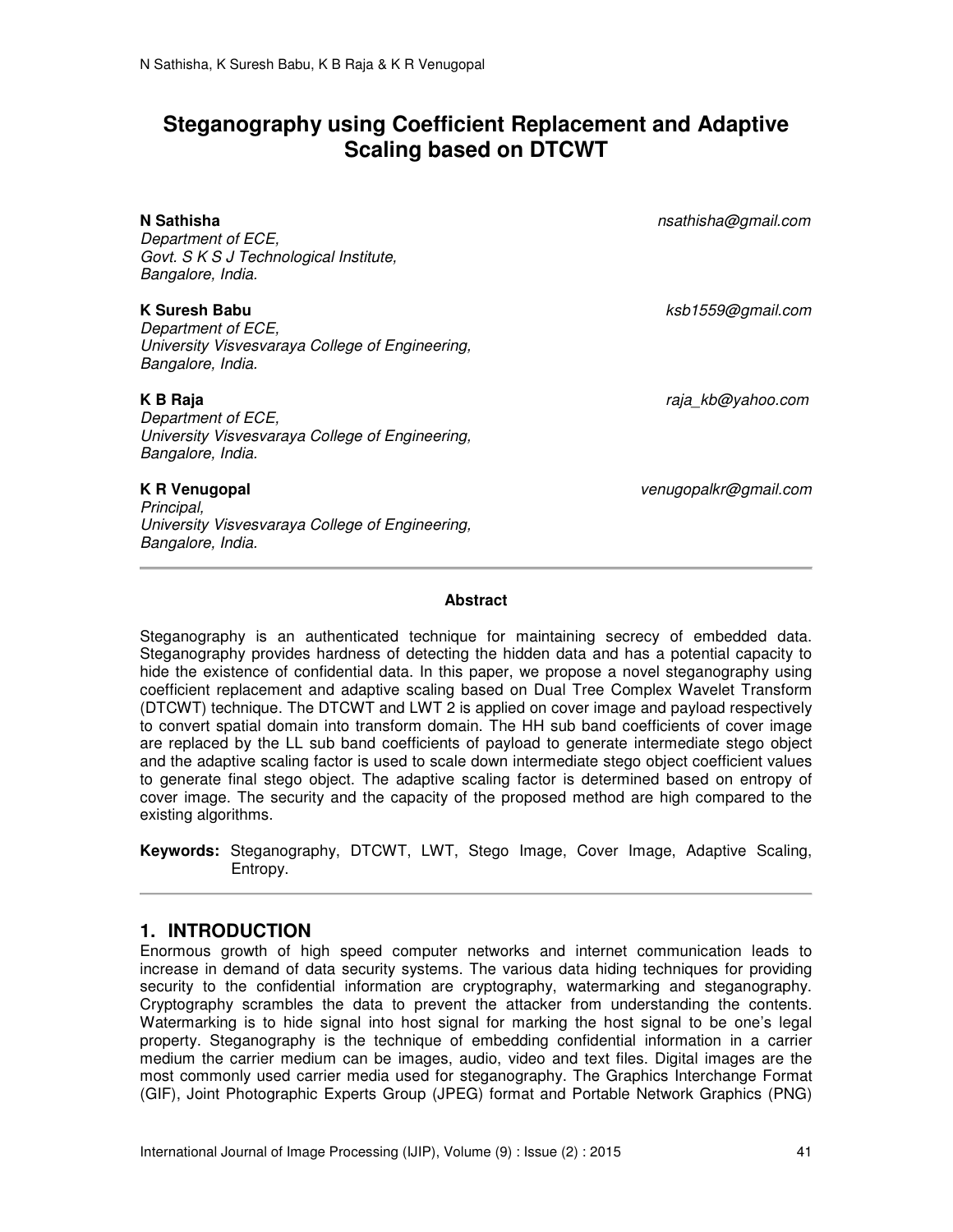formats are the most popular image file formats being used for images shared on internet. Steganographic techniques which are used to modify image files for hiding information includes spatial domain technique, transform domain technique, spread spectrum technique, adaptive technique, statistical methods and distortion techniques. In spatial domain technique, the secret messages are embedded directly. The most common and simplest steganography method is the Least Significant Bit (LSB) insertion method. In the LSB technique the LSB bits of the cover image pixels are replaced by the secret information message bits which are permuted before embedding. A basic classification of spatial domain steganographic algorithms are (i) non filtering algorithm (ii) randomised algorithms and (iii) filtering algorithms. In transform domain technique the cover image is converted into transform domain by applying transformation such as Discrete Cosine Transform (DCT), Discrete Wavelet Transform (DWT), Integer Wavelet Transform (IWT), Discrete Fourier Transform (DFT), Fast Fourier Transform (FFT) etc., and then embedding of confidential information into these transformed coefficients of the cover image. The wavelet transform separates the high frequency and low frequency information on a pixel by pixel basis. DWT is preferred over DCT because image in low frequency at various levels can offer high resolution. The DWT is decomposed into Approximation band (LL), vertical band (LH), horizontal band (HL) and diagonal detail band (HH). The approximation band consists of low frequency wavelet coefficients which contain significant part of the spatial domain image. The other bands also called as detail bands consists of high frequency coefficients which contains the insignificant part and edge details of the spatial domain image. DWT will allow independent processing without significant perceptible interaction between them and hence making the process imperceptibility with more effective. Applications of steganography are in digital copy right protection, digital media content surveillance, content authentication and covert communication involving industries like e-pressing, e-government, e-business etc.,

*Contributions:* In this paper steganography using coefficient replacement and adaptive scaling based on DTCWT technique is proposed. The DTCWT and LWT are applied on cover and payload images respectively. The HH coefficients of DTCWT are replaced completely by LL coefficients of LWT to generate intermediate stego object. The coefficient of intermediate stego object is scaled down by scaling factors based on the entropy of cover image to generate final stego object. The stego image is obtained by using IDTCWT on final stego object.

# **2. RELATED WORK**

Rigdas and Themrichon Tuithung [1] proposed a Huffman encoding steganography. The Huffman encoding is applied on secret image and each bit of Huffman code of secret image is embedded into the cover image altering the LSB of each cover image pixel. Najeena and Imran [2] presented a steganographic and cryptographic technique based on chaotic encryption with adaptive pixel pair matching. The scrambled data is embedded into the cover media based on pixel pair matching technique. The cover pixel pairs are changed randomly by using keys to increase the security level of the system. Ran-zan wang and Yeh-shun chen [3] presented a steganography technique based on two way block matching procedure. The block matching procedure search for the highest similarity block from a series of blocks generated from the cover image and embeds the secret information in imperceptible areas of the cover image. The hop embedded scheme is used which resulted in high quality of stego image and extracted secret image. This method exhibits high payload embedding. Vojtech holub and Jessica fridrich [4] developed an adaptive steganographic distortion function a bank of directional high pass filters is employed to obtain the directional residuals. The impact of embedding on the every directional residual is measured. The embedding is done on smooth areas along edges and noisy areas. Baolong Guo et al., [5] proposed robust image watermarking schemes based on the mean quantization using DTCWT. The energy map of the original image is first composed from the six high frequency sub bands of DTCWT and the watermark is embedded into the high energy pixels. The two schemes embed the watermark into the high frequency and low frequency DTCWT coefficients by quantizing.

Ajit danti and Manjula [6] proposed an image steganography using DWT and hybrid wavelet transform. The cover and secret images are normalized and the wavelet coefficients are obtained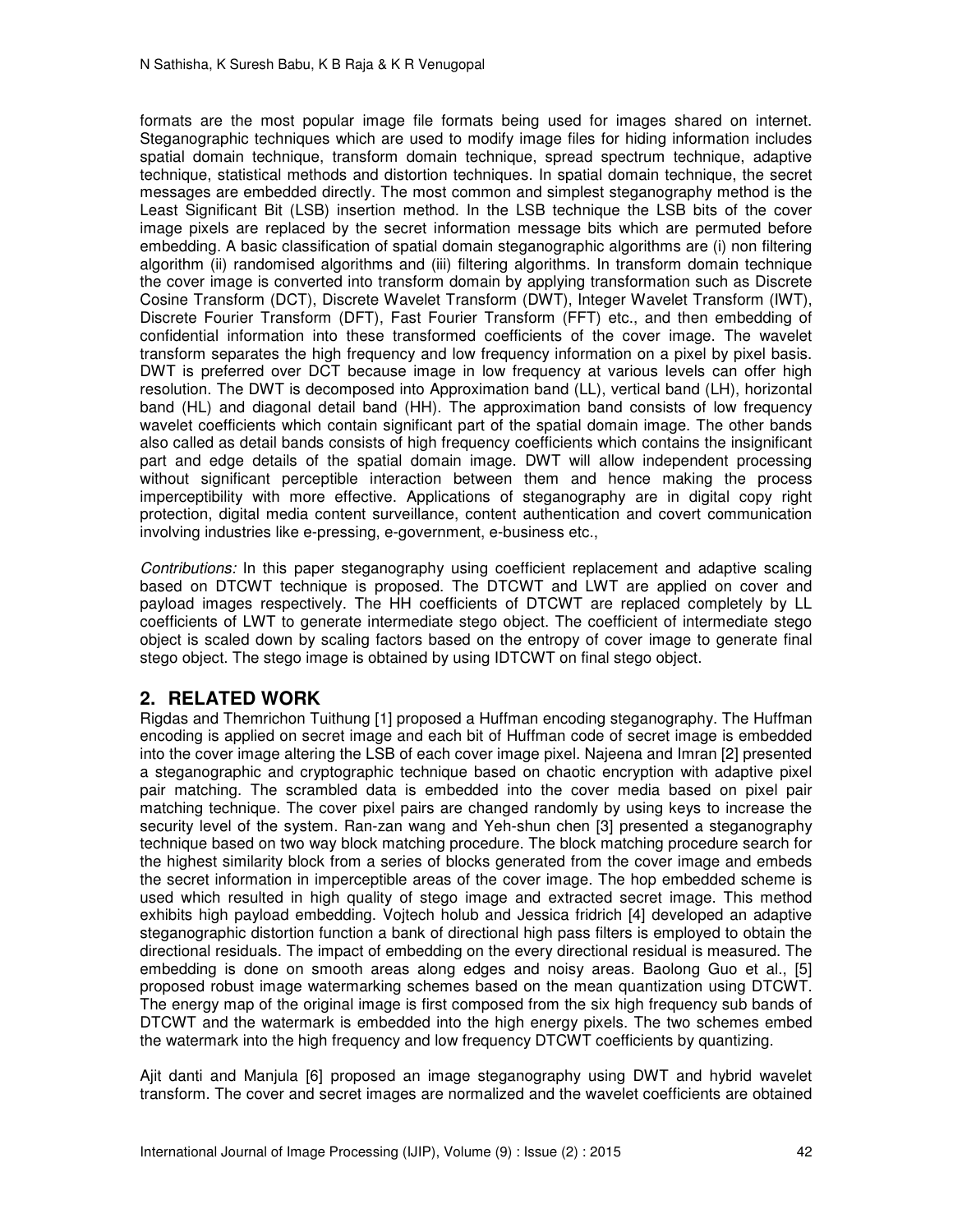by applying DWT. The wavelet coefficients of both the cover and secret images are fused into single image. Jani Anbarasi and kannan [7] have developed a secure steganographic system for secret color image sharing with reversible characteristics. The secret color image pixels are transformed into M-ary notational system. Reversible polynomial function is generated using (t-1) digits of secret color image pixels and the secret shares are generated using reversible polynomial function and the participant's numerical key. The secret image and cover image are embedded together to construct stego image. Reversible image sharing process is used for reconstructing secret image and cover image. Secret is obtained by Lagrange's formula generated from sufficient secret shares. Quantization process is applied to improve quality of cover image. Sathya et al., [8] discussed the various techniques for data hiding in audio signal, video signal, text and JPEG images. The pros and cons of the available techniques are analysed and proposes a technique based on T-codes. T-codes are used for encoding of original message and entropy encoding of compressed stego image. After this SB technique is used for embedding process. T-codes are considered because of its self synchronizing property which increases robustness of the technique. Zawawi et al., [9] discusses the operation of active warden and how it is the main hindrance for steganography information retrieval. Active wardens are attackers of steganography which aims to destroy the possible hidden information within the carrier. If the objective of the attacker is is to disrupt the communication of hidden information then active approach will be the preferred method compared to time consuming passive steganalysis methods. Yang et al., [10] proposed an improved method of image sharing with steganography for providing authentication to prevent cheating. Manipulation of the stego images are prevented by using Hash function with secret keys. The authentication is provided by hashing 4 pixel blocks, block ID and image ID. The quality of both stego image and secret image are improved by a new arrangement of seventeen bits in the four pixel square block. Chiang- Lung Liu and Shiang-Rong Liao [11] have developed a high performance steganographic scheme for JPEG using complementary embedding strategy to avoid detections of several statistical attacks in spatial domain. Here instead of flipping the LSBs of the DCT coefficients, the secret bits are embedded in the cover image by subtracting one or adding one to the non zero DCT coefficient and hence cannot be detected by both Chi square and Extended Chi square attacks. Manjunatha Reddy and Raja [12] have proposed high capacity and security steganography using DWT technique. The wavelet coefficients of both the cover and payload are fused into single image using embedding strength alpha and beta. The cover and payload are preprocessed to reduce pixel range ensuring accurate recovery of payload at destination.

ShivaKumar et al., [13] have developed hybrid domain in LSB steganography technique which is an integration of both spatial and transform domain techniques. The cover image and payload is divided into two cells and cell I is transformed to frequency domain using DCT/DWT/FFT while maintaining components of cell II in spatial domain itself. Next, the MSB pixels of payload cell I and cell II are embedded into corresponding cell I and cell II of cover image. Youngran Park et al., [14] proposed a method for integrity verification of secret information in image steganography. The secret information is hidden into spatial domain of digital image and the embedded secret information is randomly permuted to achieve confidentiality. Integrity of secret information is verified using DCT coefficients. Xinpeng Zhang and ShouZhang Wang [15] have suggested an improvement for PVD steganography technique to reduce its vulnerability for histogram analysis there by providing enhanced security. The method preserves the advantage of low visual distortion of the PVD. This introduces a pseudo-random dithering to the division of ranges of PVDs. The Histogram based steganalysis is defeated while preserving embedding capacity and high invisibility of original PVD. Chin-Chan Chang and Hsian-Wen Tseng [16] have proposed a steganographic method which provides larger embedding capacity and minimizes the distortion of stego image. The method exploits the correlation between neighboring pixels to estimate the degree of smoothness or contrast of pixels and the pixel in the edge area has more data than those in the non edge areas. Two sided, three sided and four sided match methods are used for embedding. Manjunatha Reddy and Raja [17] proposed a wavelet based non LSB steganography technique in which the cover image is segmented into 4\*4 cells and DWT/IWT is applied to each cell. The 2\*2 cell of HH band of DWT/IWT are considered and manipulated with payload bit pairs using identity matrix to generate stego image and the key is used to extract payload bit pairs at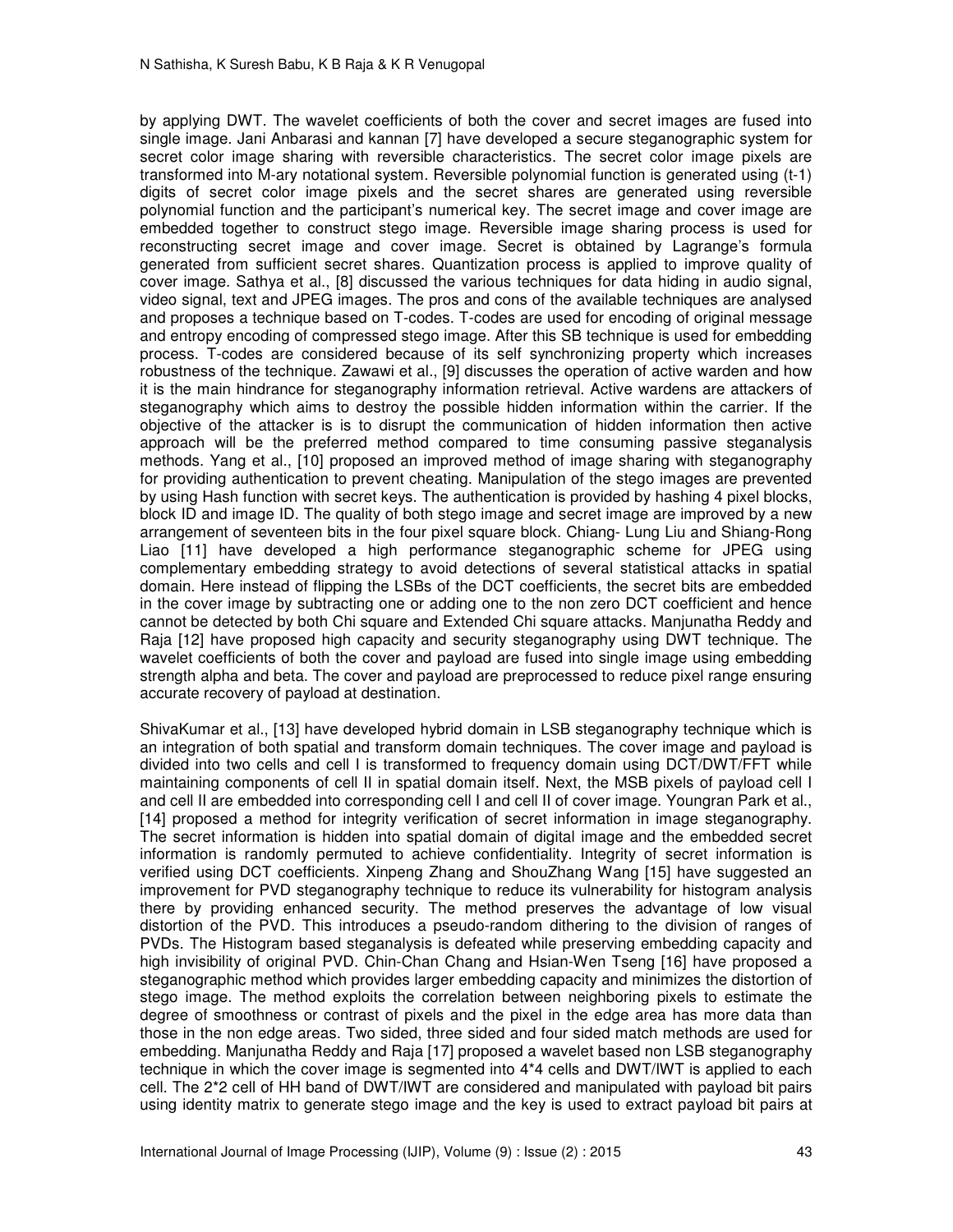the destination. The algorithm cannot be detected by steganalysis techniques such as Chisquare and pair of values techniques.

Shiva Kumar et al., [18] proposed a bit length replacement steganography based on DCT coefficients where the cover image is segmented into smaller matrix of size 8\*8 blocks and converted into DCT domain by applying 2D-DCT to each block. The MSB bits of payload are embedded into each DCT coefficients of cover image based on the coherent length 'L' which is determined by the DCT coefficient values. K.B. Shiva Kumar et al., [19] proposed a steganographic technique based on payload transformation which is a non LSB and non transform domain technique. The cover image is segmented into 2\*2 matrices then the matrix for payload embedding process is obtained based on the threshold value fixed by adjacent pixel intensity differences. The transformation matrix is obtained by considering the identity matrix and the payload bit pair. The stego image matrices of size 2\*2 are derived from the 2\*2 cover image matrices and the transformation matrix. Key is generated with first bit payload matrix at sending end and this is used to extract the payload from stego image.

Manjunatha Reddy and Raja [20] developed wavelet based secure steganography with scrambled payload. It is a hybrid domain technique. Daubechies Lifting Wavelet Transform (LWT) is applied on the cover image whose XD band is decomposed into upper and lower bands for payload embedding. The payload is segmented into four blocks and Haar LWT is applied on alternate blocks of payload to generate F1 and F2 wavelet transform bands. The remaining blocks of payload are retained in spatial domain say S1 and S2. Then, bit reversal is applied on each coefficient of payload blocks to scramble payload and cube root is applied on these scrambled values to scale down the number of coefficient bits. The payload is embedded into XD band of cover image to obtain stego image. Arnab Kumar Maji et al., [21] proposed a steganographic scheme using Sudoku puzzle. An 18 x 18 Sudoku reference matrix is used for message embedding and  $8 \times 8$  Sudoku is embedded into the cover image to detect whether cover image is modified or not. The secret information is embedded inside the cover image using 18 x 18 Sudoku reference matrix. In the proposed work an 18 x 18 Sudoku reference matrix is used instead of 256 x 256 or 27 x 27 reference matrix. Rashedul islam et al., [22] proposed a steganography technique to hide large data in bit map image using filtering based algorithm. The secret message is converted into cipher text using AES cryptography and the cipher text is embedded into the cover image. The method uses the concept of status checking for insertion and retrieval of message. Chi Yuan Lin et al., [23] presented a steganographic system for Vector Quantization (VQ) code books using section based informed embedding. The Fuzzy Competitive Learning Network (FCLN) clustering technology generate optimal code book for VQ. The VQ code book of secret image information is embedded into the cover image by a section based informed embedding scheme.

# **3. PROPOSED MODEL**

In this section definitions of evaluation parameters and block diagram of proposed model are discussed.

## **3.1 Definitions**

I *Mean Square Error (MSE):* It is defined as the square of error between two images and is calculated using Equation 1.

$$
MSE = \left[\frac{1}{N}\right]^{2} \sum_{i=1}^{N} \sum_{j=1}^{N} (X_{i,j} - \overline{X}_{ij})^{2}
$$
 (1)

Where N: Size of the image.

 $X_{ii}$ : The value of the pixel intensity in the cover image/original payload.

 $X_{ii}$ : The value of the pixel in the stego image/extracted payload.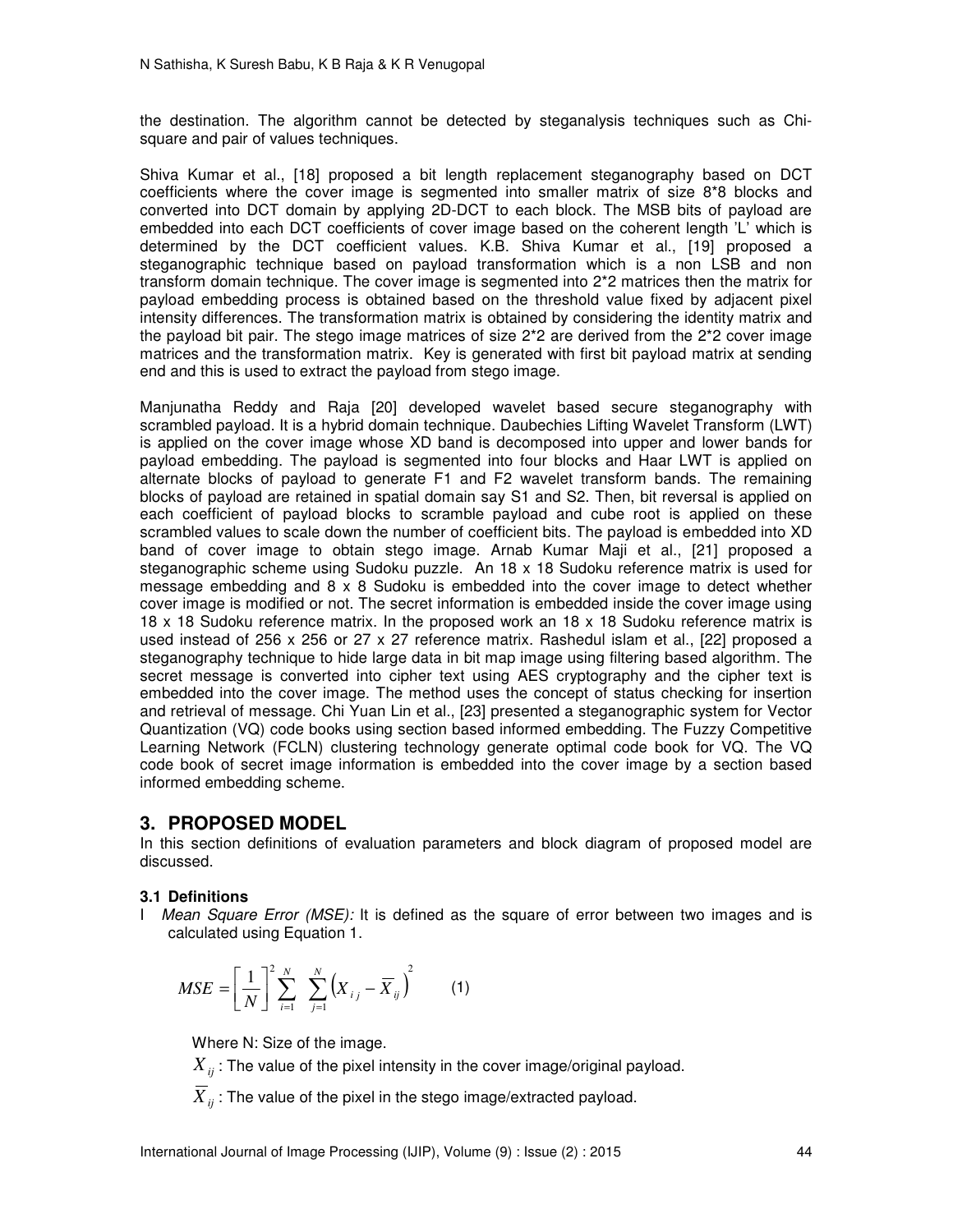II *Peak Signal to Noise Ratio (PSNR):* It is the measure of quality of the image by comparing two images, i.e. it measures the percentage of the stegano data to the image percentage. PSNR is calculated using Equation 2.

 $PSNR = 20log_{10} (255/MSE) dB$  (2)

III *Capacity*: It is the size of the data in a cover image that can be modified without deteriorating the integrity of the cover image. The steganographic embedding operation needs to preserve the statistical properties of the cover image in addition to its perceptual quality. The percentage of Hiding Capacity is given in Equation 3.

$$
Hiding Capacity = (P_{ij} / C_{ij}) * 100 \tag{3}
$$

Where, Pij is the payload image dimensions,

Cij is the cover image dimensions.

## **3.2 Proposed Embedding Model**

In the proposed method, the concept of Dual Tree Complex Wavelet Transform is used to transform the cover image into low and high frequency sub bands. The payload is transformed into frequency domain using lifting wavelet transformation. The approximation band coefficients of payload are embedded into coefficients of high frequency sub bands of cover image to generate stego image based on the entropy of cover image and scaling factor. The block diagram of the proposed embedding model is as shown in Figure 1.



**FIGURE 1:** Embedding Model of Proposed Algorithm.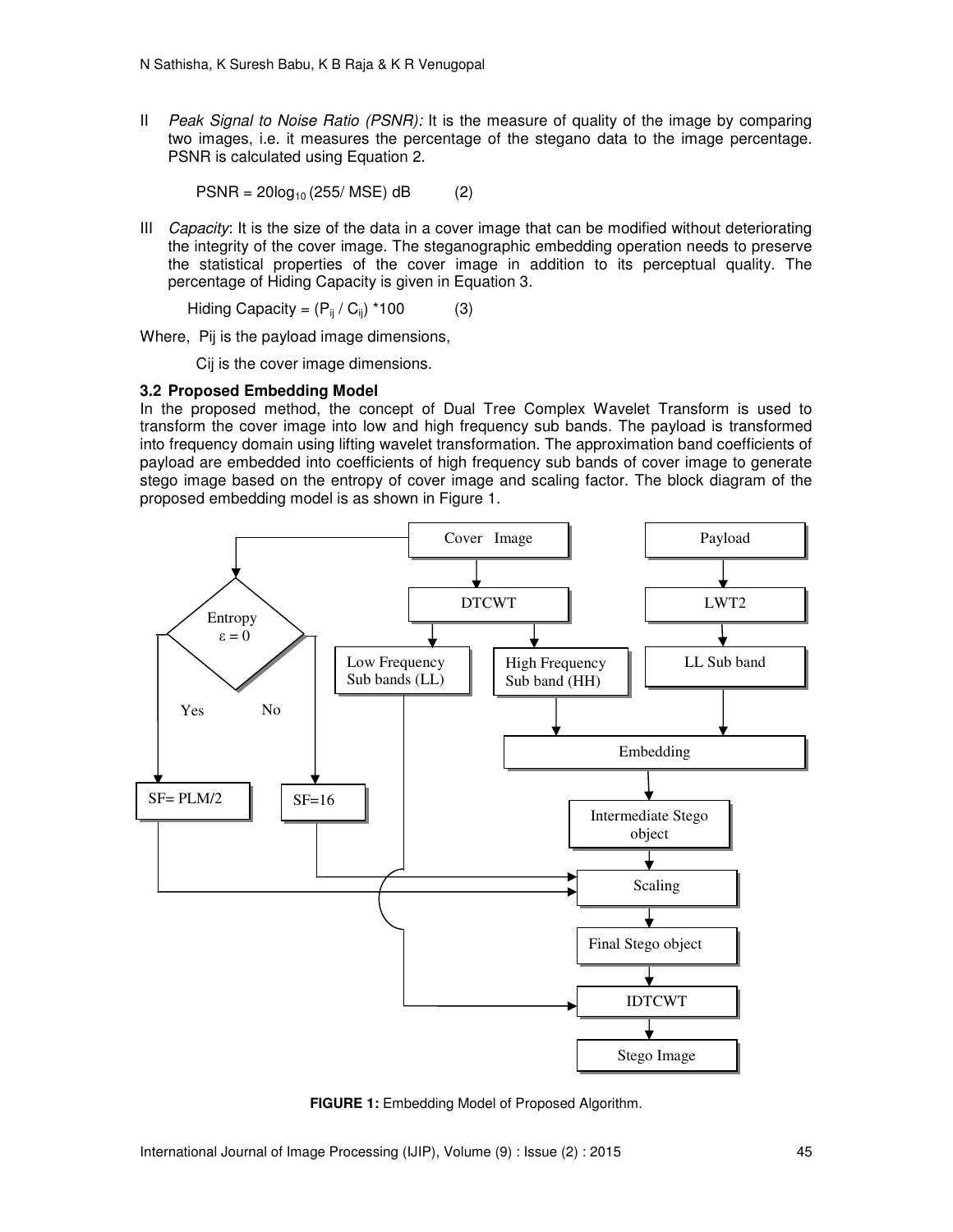*3.2.1 Cover image (CI):* The cover image of any size and format is considered to test the performance analysis. The cover image is resized to a square matrix dimensions to embed payload for better performance.

*3.2.2 Payload:* The secret image to be transmitted is embedded into cover image to generate a stego image. The payload may be of any format and of size less than or equal to cover image.

*3.2.3 Lifted Wavelet Transform 2 [24]:* The main feature of the lifting scheme is that all constructions are derived in the spatial domain. It does not require complex mathematical calculations that are required in traditional methods. Lifting scheme is simplest and efficient algorithm to calculate wavelet transforms. It does not depend on Fourier transforms. Lifting scheme is used to generate second-generation wavelets, which are not necessarily translation and dilation of one particular function. The lifting scheme of wavelet transform has the following advantages over conventional wavelet transform technique. (i) It allows a faster implementation of the wavelet transform. It requires half number of computations as compare to traditional convolution based discrete wavelet transform. This is very attractive for real time low power applications. (ii) The lifting scheme allows a fully in-place calculation of the wavelet transform. In other words, no auxiliary memory is needed and the original signal can be replaced with its wavelet transform. (iii) Lifting scheme allows us to implement reversible integer wavelet transforms. In conventional scheme it involves floating point operations, which introduces rounding errors due to floating point arithmetic.

Constructing wavelets using lifting scheme consists of (i) Split phase (ii) Predict phase (iii) update phase as shown in Figure 2



**FIGURE 2:** Lifting Scheme Implementation.

The first step in the lifting scheme is to separate the original sequence (X) into two sub sequences containing odd indexed samples and even indexed samples. This sub sampling is called as lazy wavelet transform

# $X_o: d_i \leftarrow X_{2i+1}$

# $X_n : S_i \leftarrow X_{2i}$

The prediction phase is also called dual lifting (P). This is performed on the two sequences Xo and Xe which are highly correlated. Hence, the predictor P can be used to predict one set from the other. In this step the odd sample are predicted using the neighboring even indexed samples and the prediction error is recorded replacing the original sample value, thus providing in- place calculations.

$$
a_i \leftarrow a_i - P(S_A)
$$
  
Where,  $A = (i - [N/2] + 1, ..., ..., ..., ..., i + [N/2])$ 

 $N =$  number of vanishing moments in d. this sets the smoothness of the P function.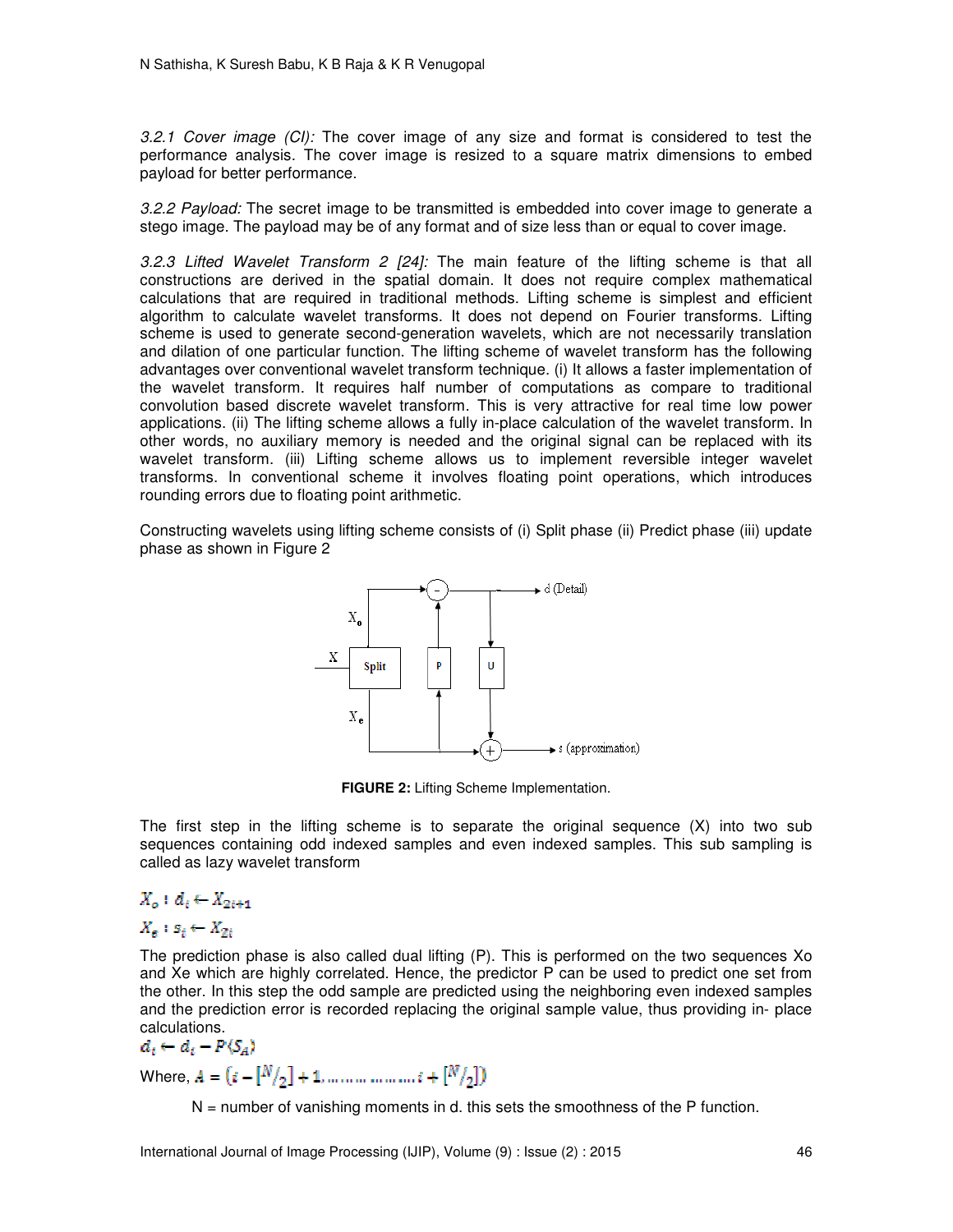Update phase is the second lifting step also called as primal lifting (U). Here the even samples are replaced with smoothed values using update operator (U) on previously computed details. The U operator is designed to maintain the correct running average of the original sequence, to avoid aliasing.

 $S_i \leftarrow S_i + U(d_n)$ Where,  $B = (\bar{v} - |\bar{N}/I_L|, \dots, \dots, \bar{v} + |\bar{N}/I_L| - 1)$ 

 $\hat{N}$  is the number of real vanishing moments

The U operator preserves the first  $\tilde{N}$  moments in the S sequence, The lazy wavelet is lifted to a transform with required properties by applying dual and primal lifting pair of operations one or more times. Finally, the output streams are normalized using the normalizing factor K.

# $d_i \leftarrow d_i - \frac{1}{k} s_i \leftarrow s_i * k$

The output from the S channel after the dual lifting step provides a low pass filtered version of the input, where as the output from the d channel after the dual lifting steps provide the high pass filtered version of the input. The inverse transform is obtained by reversing the order and sign of the operations performed in the forward transform.

The LWT 2 is applied on resized Payload to transform from spatial domain to wavelet domain bands such as Approximation band (LL), Horizontal band (LH), Vertical band (HL) and Diagonal band (HH). The LL band has significant information hence coefficients of LL band is embedded into high frequency sub bands of cover image.

*3.2.4 Dual Tree Complex Wavelet Transform [25]:* A recent enhancement to DWT with additional, directionality properties. It is an effective approach for implementing an analytic wavelet transform. This is nearly shift invariant and directionally selective in two and higher dimensions this is achieved with a redundancy factor of only  $2<sup>d</sup>$  for d-dimensional signals, which is comparatively lower than the undecimated DWT. The idea behind dual tree approach is that it employs two real DWT in its structure. The first DWT gives the real part of the transform and second part gives the imaginary part. The two real wavelet transforms use two different sets of filters, with each satisfying the perfect reconstruction conditions. The two sets of filters are jointly designed so that the overall transform is approximately analytic. The analysis Filter banks used in DTCWT are shown in Figure 3.



**FIGURE 3:** Analysis filter bank structure of DTCWT.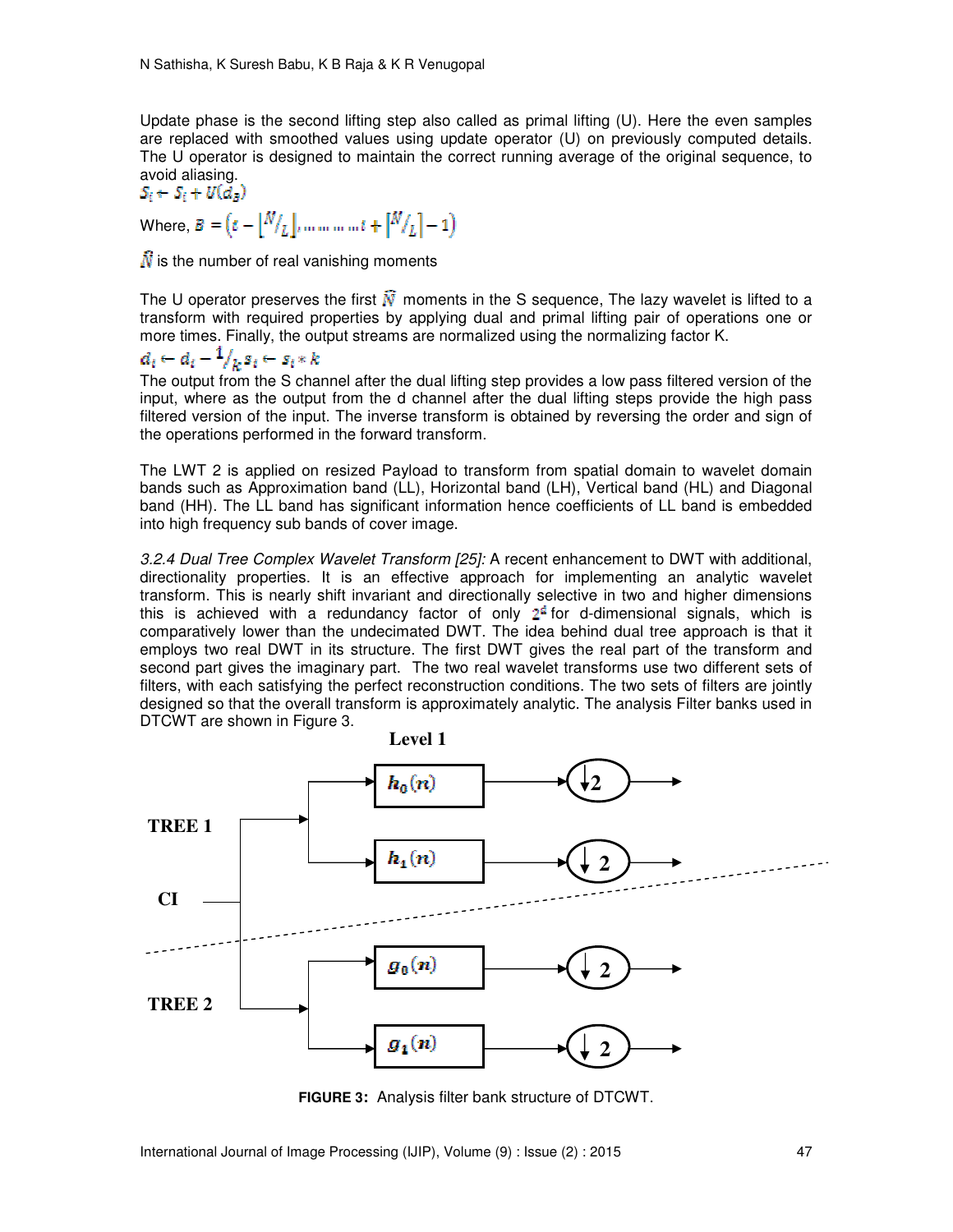Let $h_0(n)$ ,  $h_1(n)$  denote the low-pass and high-pass filter pair for the upper filter bank that is filter bank of tree 1, and let  $g_0(n)$ ,  $g_1(n)$  denote the low-pass and high-pass filter pair for the lower Filter Bank that is filter bank of tree 2. The two real wavelets associated with each of the two real wavelet transforms are denoted as  $\psi_{\hat{n}}(t)$  and  $\psi_{\hat{n}}(t)$ . In addition to satisfying the perfect reconstruction conditions, the filters are designed so that the complex wavelet shown in Equation 4 is approximately analytic.

$$
\psi(t) = \psi_h(t) + j \psi_{\alpha}(t) \tag{4}
$$

Equivalently, they are designed so that  $\psi_g(t)$  is approximately the Hilbert transform of  $\psi_h(t)$  as shown in Equation 5.

$$
\psi_g(t) \approx \mathcal{H}\{\psi_h(t)\}\tag{5}
$$

The implementation of the DTCWT does not require complex arithmetic because filters are themselves real. DTCWT is not a critically sampled transform; it is two times expansive in 1-D because the total output data rate is exactly twice the input data rate. The dual tree CWT is also easy to implement because there is no data flow between the two real DWTs, the transform is naturally parallelized for efficient implementation however, the dual tree CWT requires the design of new filters. Primarily, it requires a pair of filter sets chosen so that the corresponding wavelets form an approximate Hilbert transform pair. Existing filters for wavelet transforms should not be used to implement both the trees of the dual tree CWT. If the dual tree wavelet transform is implemented with filters not satisfying this requirement, then the transform will not provide the full advantages of analytic wavelets.

In the proposed technique a single level of DTCWT is applied to the cover image which gives 12 high frequency sub-bands and 4 low frequency sub bands, only the high frequency sub bands which forms the real part is suitable for embedding as it gives good retrieval quality of the payload without any perceptive degradation to the stego image. In the proposed technique one of high frequency sub band with negligible randomness is selected for embedding. Referring to the Figure 3 the formation of sub-bands in DTCWT can be analyzed as follows (i) The use of filters of Tree 1 alone in both the dimensions that is along rows and columns gives four sub-bands namely LL, LH, HL and HH (ii) The use of filters of Tree 1 along the rows and Tree 2 filters along the columns produces another set of four sub-bands namely LL, HL, LH and HH. (iii) In another combination the filters of Tree 2 are used along the rows and the filters of Tree1 are used along the column to produce yet another set of sub bands namely LL, HL, LH and HH. (iv) finally, the use of Filters of Tree 2 alone in both the dimensions that is along rows and columns produces another set of sub-bands LL, HL, LH and HH.

Thus, a single level of DTCWT when applied to the cover image gives totally 16 frequency subbands out of which 4 are LL bands and 12 high frequency sub-bands.

*3.2.5 Embedding:* The new concept of embedding is used in the proposed model. Here, the chosen high frequency sub band coefficient of the transformed cover image is completely replaced by the LL band coefficient of the payload image. Since coefficients of high frequency sub band of the image are replaced it does not result in the perceptive degradation of the stego image. The use of coefficient replacement method of embedding also gives good retrieval quality of the payload at the receiver end.

*3.2.6 Scaling:* Scaling operation at the sender end is performed by dividing all the coefficients of the intermediate stego object by a scaling factor. Since the LL sub band coefficients of payload completely replaces the high frequency sub band coefficients of the cover image, only two HH sub bands from real part of DTCWT are used for embedding to get better stego image quality and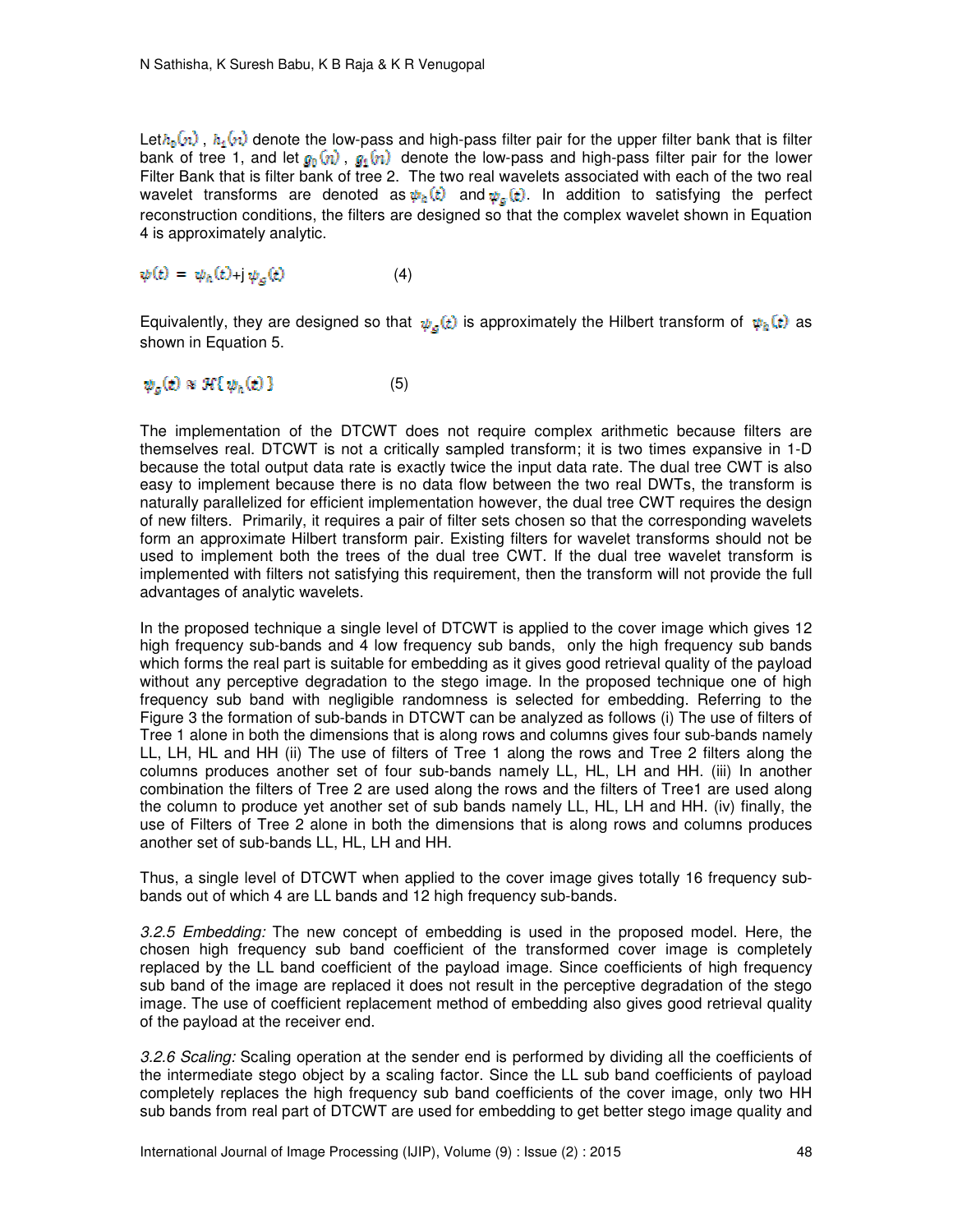also to get perceptively good extracted payload at the destination. The coefficients of two HH sub bands are totally replaced by LL sub band coefficients of payload to generate final stego object. scaling has to be performed to restore the regular pattern of the DTCWT coefficients so that all the high frequency coefficients will have smaller values their by giving fewer chances for suspicion. If only the band in which embedding is done is scaled then only that particular band will show a different pattern of coefficients hence all the high frequency sub bands are scaled so that all of them look almost similar thereby avoiding suspicion. The scaling also improves the security of the payload in the stego image.

*3.2.7 Entropy:* Entropy [26] is a statistical measure of randomness that can be used to characterize the texture of the image. An image X of size M\*N can be considered as a system with 'L' pixel intensity scales. For example, a 8-bit gray image allows  $L = 256$  gray scales from 0 to 255. The probability of  $i<sup>th</sup>$  pixel is given by Equation 6.

$$
P_i = \Pr(X = l) = \frac{N(l)}{MN} \tag{6}
$$

Where,  $X = \text{image of size } M^*N$ 

*l*= intensity levels varies from 0 to 255 for gray scale image N(*l*)= No. of pixels with intensity values *l* 

Then the entropy of an image is given by Equation 7

$$
H(X) = -\sum_{l=0}^{255} P_l \log_2 P_l = \sum_{l=0}^{255} \frac{N(l)}{MN} \log_2 \frac{MN}{N(l)} \qquad (7)
$$

The image entropy is a quantitative measurement of  ${P<sub>i</sub>}$  where I varies from 0 to 255. It is equivalent to the histogram analysis, which plots the distribution of  $P_i$  and is commonly used for security analysis

*3.2.8 Scaling Factor:* the scaling factor is chosen based on the entropy of cover image.

Case (i): When the Entropy of Cover Image  $\varepsilon = 0$ 

When the entropy of cover image is zero the scaling factor is chosen to be half the mean value of payload pixel intensity**.** When this Scaling Factor is used the technique gives good PSNR along with good zero it implies that the randomness of CI is zero hence a high scaling factor can be used as shown in Equation 8

$$
SF = \frac{PLM}{2} \tag{8}
$$

When Scaling Factor is high the Euclidean distance between the Cover image and stego image is small that is both the images are nearly similar thus giving perceptively good retrieved payload.

Case (ii): When the Entropy of Cover Image  $\varepsilon \neq 0$  in this case when the cover image has randomness a different scaling factor has to be chosen as the stego image will also have randomness. The scaling factor is decided based on the observations by trial and error method where the technique is checked with different formats of image for different scaling factors. It is observed that the scaling factor is independent of the cover image format used hence the same scaling factor can be used for all the formats of cover image. From Table 1 it can be observed that choosing smaller scaling factors in the range 2-10 gives poor stego quality, lesser PSNR but good payload retrieval because the Euclidean Distance (ED) between the intermediate stego object bands before and after transmission is very large. While, Scaling Factor above 15 gives good PSNR, stego quality and retrieval quality but as scaling factor increases the perceptive quality of the retrieved payload becomes poor hence as a trade off to obtain good stego image with good PSNR and good quality of retrieved payload the scaling factor in this case is fixed at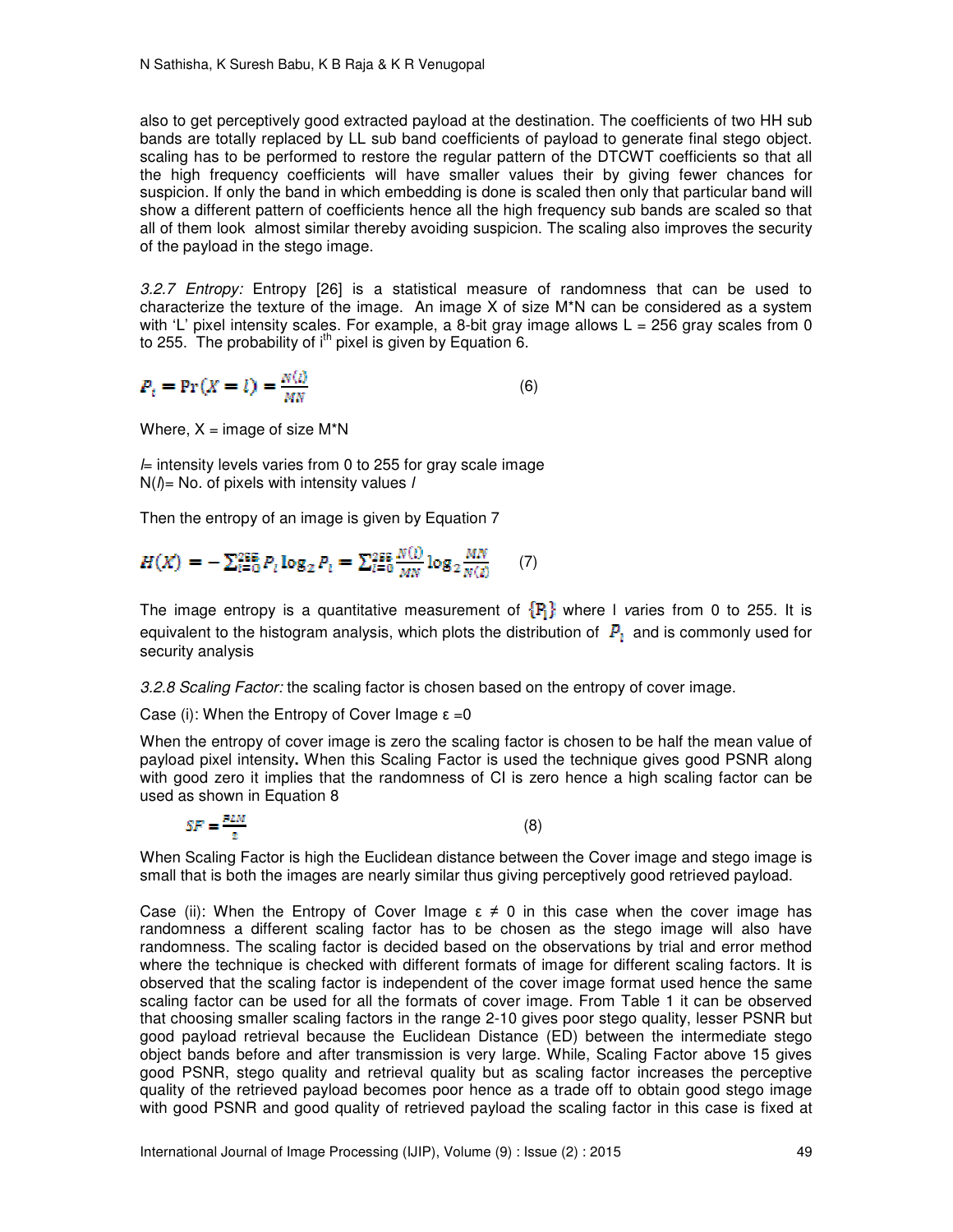16. Also the histogram pattern of cover image and Stego image are checked for different scaling factors and it is observed that for the scaling factor fixed there is no significant variation in the histogram pattern but smaller scaling factors show significant difference in the pattern

| <b>Scaling Factor</b> | PSNR(dB)               | PSNR1(dB)              | ED      | <b>Observations</b>                                                                     |
|-----------------------|------------------------|------------------------|---------|-----------------------------------------------------------------------------------------|
| $[2 - 10]$            | Decreases<br>$<$ 30 dB | Increases<br>$>40$ dB  | Higher  | Stego Quality- Poor<br>Retrieval Quality- good<br>PSNR-Low<br>Histogram-significant     |
| 15                    | 37.3831                | 32.0704                | 403.563 | Stego Quality - good<br>Retrieval Quality- good                                         |
| 16                    | 39.3631                | 36.1902                | 300.265 | PSNR-Good<br>Histogram- insignificant                                                   |
| [32 and above]        | Increases<br>$>40$ dB  | Decreases<br>$<$ 30 dB | Lesser  | Stego Quality - good<br>Retrieval Quality- Poor<br>PSNR-Good<br>Histogram-insignificant |

Table 1: Scaling Factor Selection.

Hence the scaling factors used for the proposed techniques are chosen based on the entropy of cover image. Scaling Factor (SF) summarized as shown in Equation 9.

$$
SF = \begin{cases} \frac{PLM}{2} = Key1 & \text{if } \epsilon = 0 \\ 16 = key2 & \text{if } \epsilon \neq 0 \end{cases}
$$
 (9)

*3.2.9 Key:* the scaling factor values are used as keys which are embedded in HH sub bands to retrieve payload at the destination**.** 

*3.2.10 Stego object:* The intermediate stego object after performing scaling operation is referred to as stego object. The stego object is the transform domain version of the stego image which will be transmitted through the channel for communication.

*3.2.11 Inverse Dual Tree Complex Wavelet Transform (IDTCWT):* The inverse of the DTCWT is as simple as the forward transform. To invert the transform, the real part and the imaginary part are each inverted, the inverse of each of the two real DWTs are used, to obtain two real signals. These two real signals are then averaged to obtain the final output. The original signal can also be obtained from either real part or imaginary part alone however, such inverse DTCWTs do not capture all the advantages an analytic wavelet transform offers. IDCTWT is applied on the stego object to generate Stego Image (SI).

## **3.3 Proposed Extraction Model**

In this section the proposed extraction model has been discussed and is shown in Figure 4.

DTCWT is applied on the stego image to extract the high frequency sub bands where the LL sub band of payload embedded in the embedding module. The entropy of stego image is calculated. The scaling factor is fixed at PLM/2 if entropy of stego image is zero else scaling factor is fixed at 16. The coefficients of HH sub band are scaled by multiplying appropriate scaling factors based on entropy of stego image to obtain payload coefficients in wavelet domain. The ILWT2 is applied on payload coefficients to obtain the payload in spatial domain.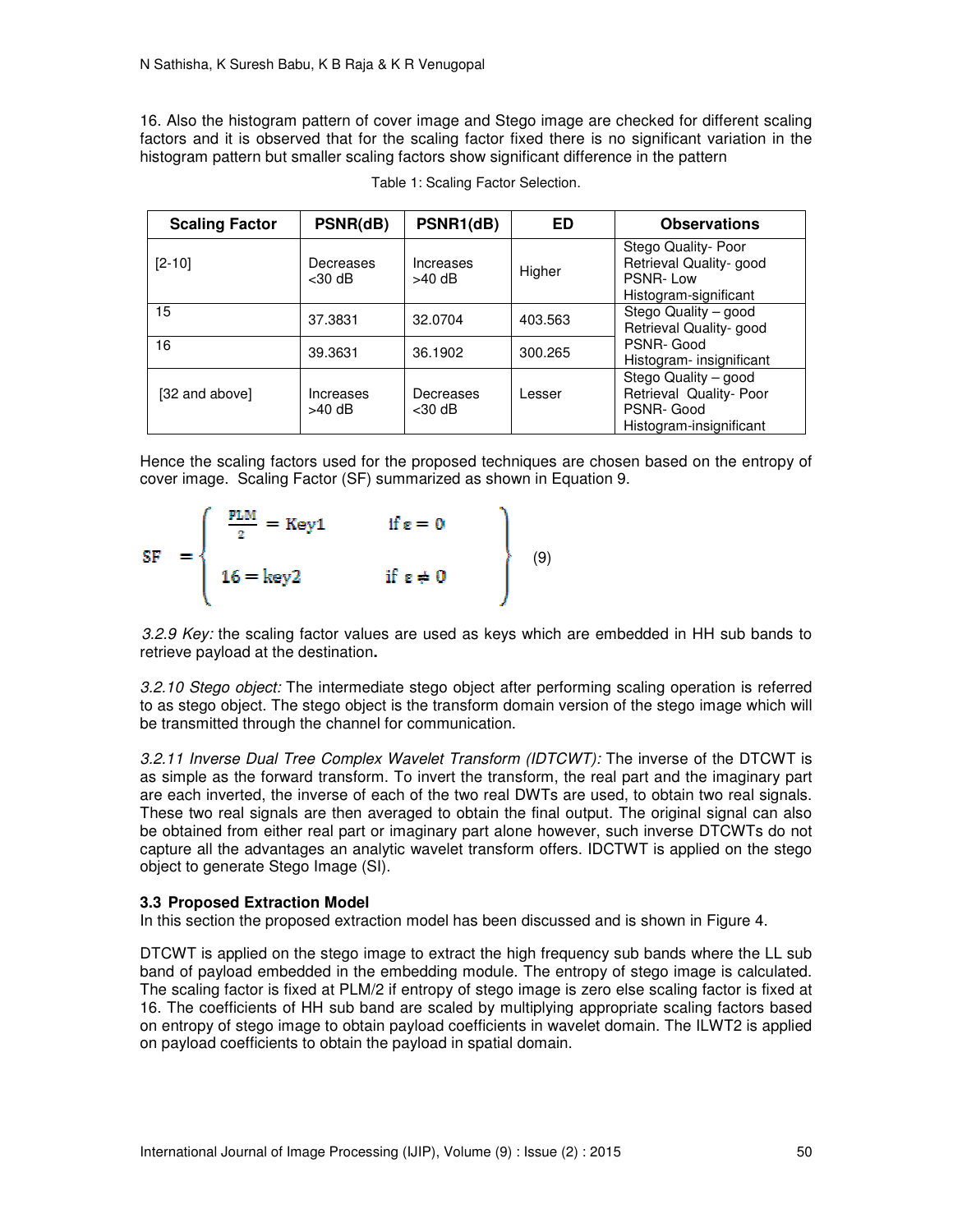

**FIGURE 4:** Block Diagram of the proposed retrieval model.

# **4. ALGORITHM**

*Problem definition:* The secret image is embedded into cover image in transform domain using DTCWT technique. In the proposed approach, the new concept to generate stego image is used by replacing the high frequency sub band coefficients of cover image by the approximation band coefficients of the payload.

*Assumptions:* 

- (i) The cover and payload objects are gray scale images with different dimensions.
- (ii) The stego image is transmitted over an ideal channel.

**TABLE 2:** Embedding Algorithm of Proposed Model.

Input: Cover image, payload,

Output: Stego image

- 1. Cover image and Payload image of different formats and sizes are considered
- 2. Resize CI to  $2^m x 2^m$  to apply DTCWT, where m is an integer.
- 3. Apply one Level DTCWT on the CI
- 4. Apply one level LWT2 on Payload image
- 5. The high frequency sub band coefficients of cover image are replaced by LL sub band coefficients of payload in embedding block to generate a stego object.
- 6. Entropy of cover image is calculated
- 7. The scaling factor of PLM/2 is fixed if entropy is zero else scaling factor is fixed at 16.
- 8. The coefficients of intermediate stego object are divided by the appropriate values of scaling factor.
- 9. The final stego object is generated by scaled intermediate stego object and low frequency sub bands of cover image.
- 10. Stego image in spatial domain is obtained by applying IDTCWT on the final stego object.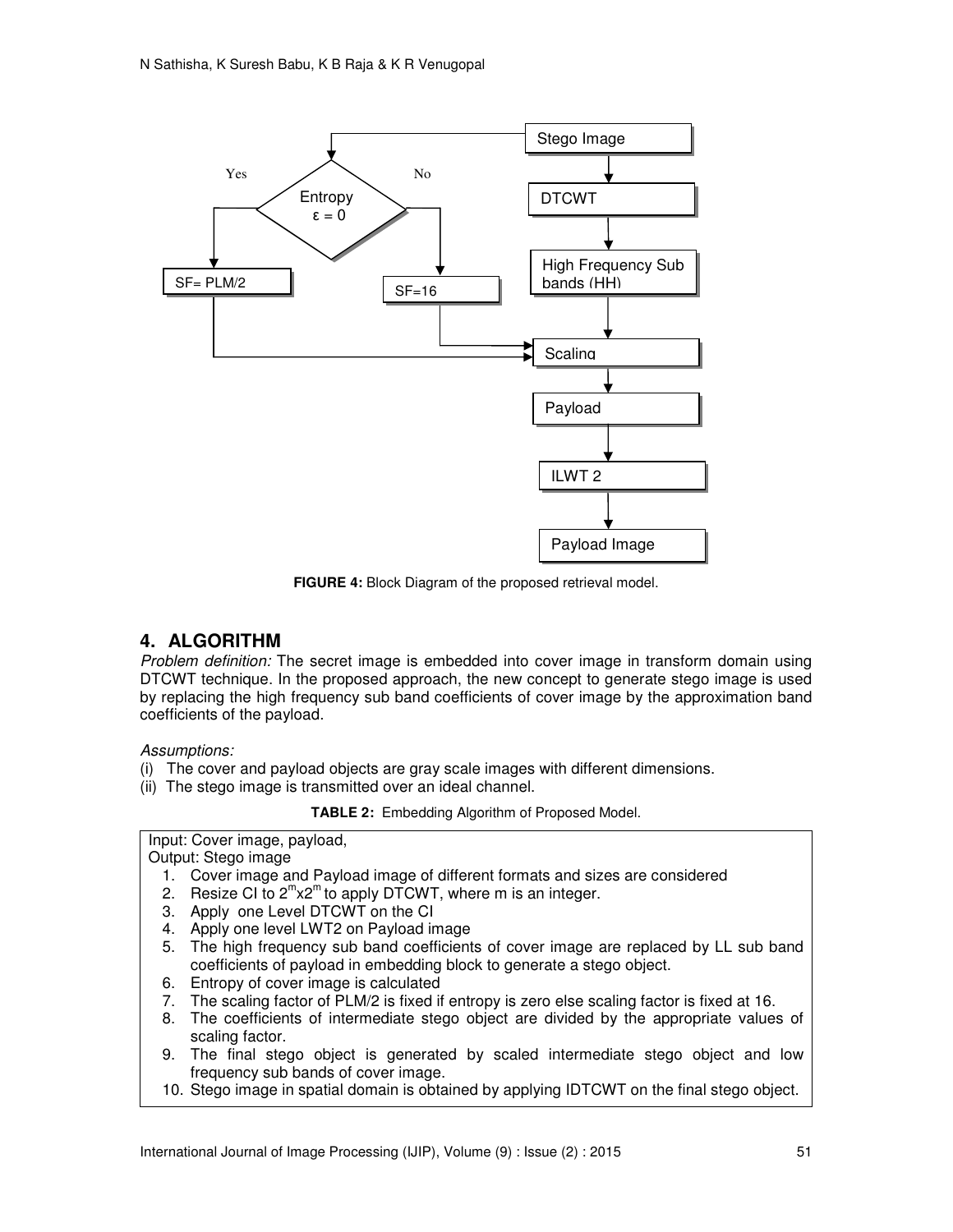The algorithm of embedding model is discussed in Table 2. The DTCWT and LWT2 are applied on cover image and payload image respectively. The high frequency coefficients of cover image are replaced by LL sub band coefficients of payload. The retrieving algorithm is described in Table 3 to extract payload from stego image by adapting reverse process of embedding.

### **TABLE 3:** Retrieving Algorithm.

Input: Stego image

Output: Payload

- 1. Apply single level DTCWT on the stego image to obtain higher frequency HH sub bands.
- 2. Entropy of Stego image is computed to fix scaling factor.
- 3. Scaling factor is PLM/2 if entropy is zero otherwise scaling factor is 16.
- 4. The high frequency sub band coefficients of DTCWT are multiplied by appropriate scaling factor values to generate payload coefficients.
- 5. The ILWT2 is applied on payload coefficients to generate payload image in spatial domain.

# **5. PERFORMANCE ANALYSIS**

 *(i) Histogram Comparison:* The payload image Lena.Jpg of size 512 x 512 is embedded into the cover image mandril.Jpg of size 512 x 512 to generate stego image is shown in the Figure 5 using proposed steganographic algorithm.









**FIGURE 5:** (a) CI: Mandril (512\*512) (b) PL: Lena (512\*512) (c) Stego Image (512\*512) (d) Retrieved payload (512\*512).

The histograms of cover image and stego image are shown in Figure 6 the patterns of cover image and stego image histograms are almost same which indicates the statistical properties of stego image are not varied compare to original cover image



**FIGURE 6:** (a) Histogram of CI (b) Histogram of SI.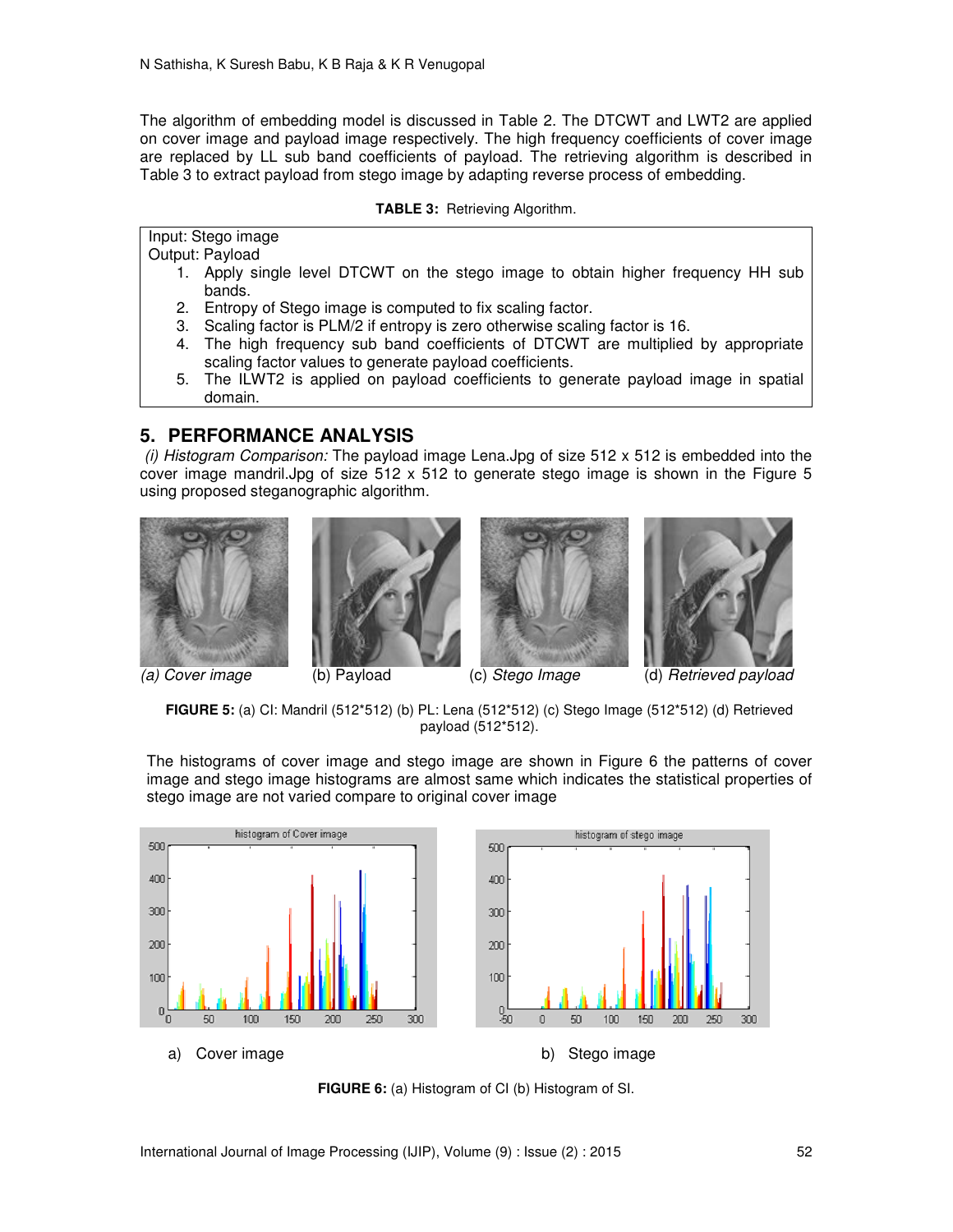*(ii) Performance Parameters of Proposed Algorithm for different image formats and hiding capacity* 

The different cover and payload images used to test performance of the proposed algorithm are shown in Figure 7.







 **(a)Audrey (b) Peppers c) Lifting body (d) Boat** 











**FIGURE 7:** Images used as cover and payload with different formats

| <b>Cover image</b><br>(512*512) | Payload<br>(512*512) | (PSNR(CI&<br>SI) | (PSNR(PL&EPL)) | <b>Entropy</b><br>(Cl) | <b>Entropy</b><br>(SI) |
|---------------------------------|----------------------|------------------|----------------|------------------------|------------------------|
| Mandril.jpg                     | lena.tif             | 42.9421          | 36.9712        | 0                      | $\Omega$               |
|                                 | audrey.Jpg           | 42.9096          | 37.2117        | $\Omega$               | $\Omega$               |
|                                 | ranch.bmp            | 42.9505          | 35.3612        | 0                      | $\Omega$               |
|                                 | liftingbody.Png      | 43.0296          | 37.4578        | $\Omega$               | $\Omega$               |
| Audrey.jpg                      | lena.tif             | 41.5943          | 42.2837        | 0.0058                 | 0.0014                 |
|                                 | barbara.jpg          | 41.6521          | 38.7104        | 0.0058                 | 0.00051                |
|                                 | ranch.bmp            | 41.77            | 37.2746        | 0.0058                 | $\Omega$               |
|                                 | liftingbody.png      | 41.724           | 35.2302        | 0.0058                 | 0.000518               |
| circuit.tif                     | lena.tif             | 39.8503          | 36.9188        | 0                      | $\Omega$               |
|                                 | barbara.jpg          | 39.8570          | 30.8117        | 0                      | $\Omega$               |
|                                 | ranch.bmp            | 39.8472          | 35.3104        | $\Omega$               | $\Omega$               |
|                                 | liftingbody.png      | 39.8809          | 37.3862        | 0                      | $\Omega$               |
| Mandril.tif                     | lena.tif             | 32.3845          | 29.5074        | 0.000074               | 0.00072                |
|                                 | barbara.Jpg          | 32.4569          | 29.5074        | 0.000074               | 0.00317                |
|                                 | ranch.bmp            | 32.2646          | 27.3367        | 0.000074               | 0.00074                |
|                                 | liftingbody.png      | 32.1867          | 27.2270        | 0.000074               | 0.0420                 |
| Liftingbody.png                 | lena.tif             | 36.7624          | 37.7115        | 0.0014                 | 0.0036                 |
|                                 | barbara.jpg          | 35.4529          | 29.7459        | 0.0014                 | 0.0018                 |
|                                 | pirate.bmp           | 35.8598          | 31.4215        | 0.0014                 | 0.000518               |
|                                 | mandril.png          | 35.08596         | 27.5279        | 0.0014                 | 0.0051                 |

| TABLE 4: Performance Parameters for Different Image Formats With 100% Hiding Capacity. |  |  |  |
|----------------------------------------------------------------------------------------|--|--|--|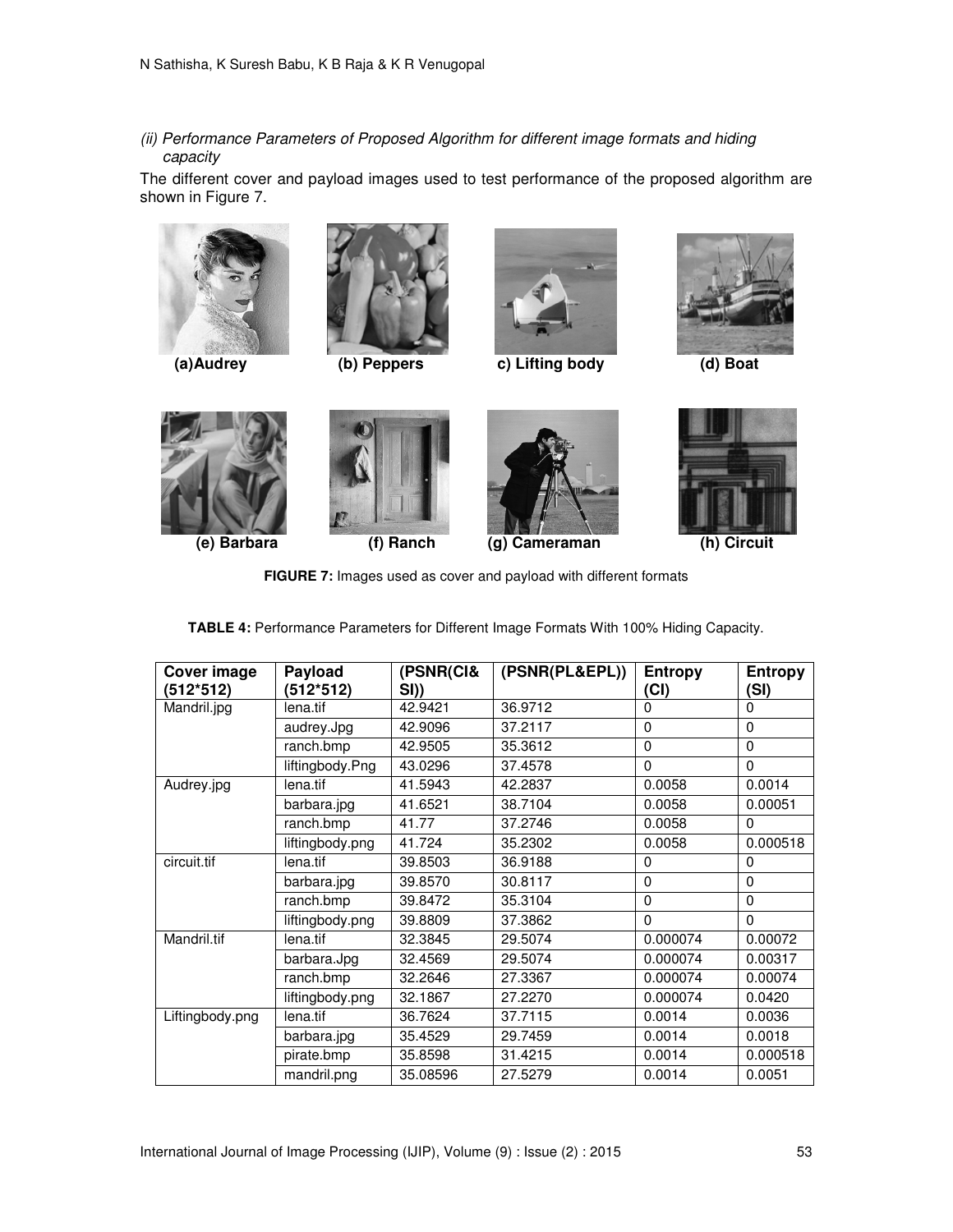The cover and payload images are converted into transform domain and the payload is embedded into the cover to derive the stego image. The payload is retrieved from stego image using reverse embedding process at the destination. The performance parameters such as PSNR between cover image and stego image PSNR (CI& SI), PSNR between payload & Extracted payload (PSNR (PL&EPL)), entropy of cover image (CI) and entropy of stego image (SI) with hundred percent hiding capacity are tabulated in Table 4. The PSNR between cover and stego image is almost constant irrespective of payload image formats. The value of PSNR between the cover and stego image depends on the cover image format and also entropy of cover image. The PSNR between cover and stego image is little high when the entropy is zero compare to entropy of non zero value, since scaling factor is high in the case of entropy zero compared to lower scaling factor for non zero entropy value. The values of PSNR are high in the case of JPG image format of the cover image compare to Tiff, PNG and Bmp formats of cover image.

The performance parameters such as PSNR between cover image and stego image PSNR (CI& SI), PSNR between payload & Extracted payload PSNR (PL&EPL), entropy of cover image (CI) and entropy of stego image (SI) with seventy five percent hiding capacity are tabulated in Table 5

| Cover image | Payload         | PSNR (CI& SI) | <b>PSNR(PL&amp;EPL)</b> | <b>Entropy</b> | <b>Entropy</b> |
|-------------|-----------------|---------------|-------------------------|----------------|----------------|
| $(512*512)$ | $(512*384)$     |               |                         | (Cl)           | (SI)           |
| Mandril.jpg | lena.tif        | 43.2743       | 37.1437                 | 0              | $\Omega$       |
|             | audrey.Jpg      | 43.1747       | 42.3191                 | 0              | $\mathbf 0$    |
|             | ranch.bmp       | 43.3095       | 35.4160                 | 0              | $\mathbf 0$    |
|             | liftingbody.Png | 43.3713       | 37.4115                 | 0              | $\mathbf 0$    |
| Audrey.jpg  | lena.tif        | 41.9756       | 36.9878                 | 0.0058         | 0.0042         |
|             | barbara.jpg     | 41.8893       | 42.3596                 | 0.0058         | 0.0020         |
|             | ranch.bmp       | 41.9995       | 35.2554                 | 0.0058         | 0.0094         |
|             | liftingbody.png | 42.0413       | 37.1860                 | 0.0058         | 0.0034         |
| circuit.tif | lena.tif        | 40.0347       | 30.7472                 | $\Omega$       | $\Omega$       |
|             | barbara.jpg     | 40.0230       | 36.8722                 | $\overline{0}$ | $\Omega$       |
|             | ranch.bmp       | 40.0276       | 35.3737                 | 0              | $\mathbf 0$    |
|             | liftingbody.png | 40.0523       | 37.3488                 | 0              | $\mathbf 0$    |
| Mandril.tif | lena.tif        | 32.7592       | 33.2747                 | 0.000074       | 0.0365         |
|             | barbara.Jpg     | 33.2413       | 37.3500                 | 0.000074       | 0.0848         |
|             | ranch.bmp       | 33.7029       | 30.8545                 | 0.000074       | 0.0235         |
|             | liftingbody.png | 32.5427       | 30.2076                 | 0.000074       | 0.0081         |
| Liftingbody | lena.tif        | 36.0756       | 30.7044                 | 0.0014         | 0.0034         |
| .png        | barbara.jpg     | 37.1842       | 37.6696                 | 0.0014         | 0.0049         |
|             | pirate.bmp      | 35.7648       | 30.5444                 | 0.0014         | 0.00096        |
|             | peppers.png     | 36.4326       | 31.4281                 | 0.0014         | 0.00034        |

**TABLE 5:** Performance Parameters for Different Image Formats With 75% Hiding Capacity.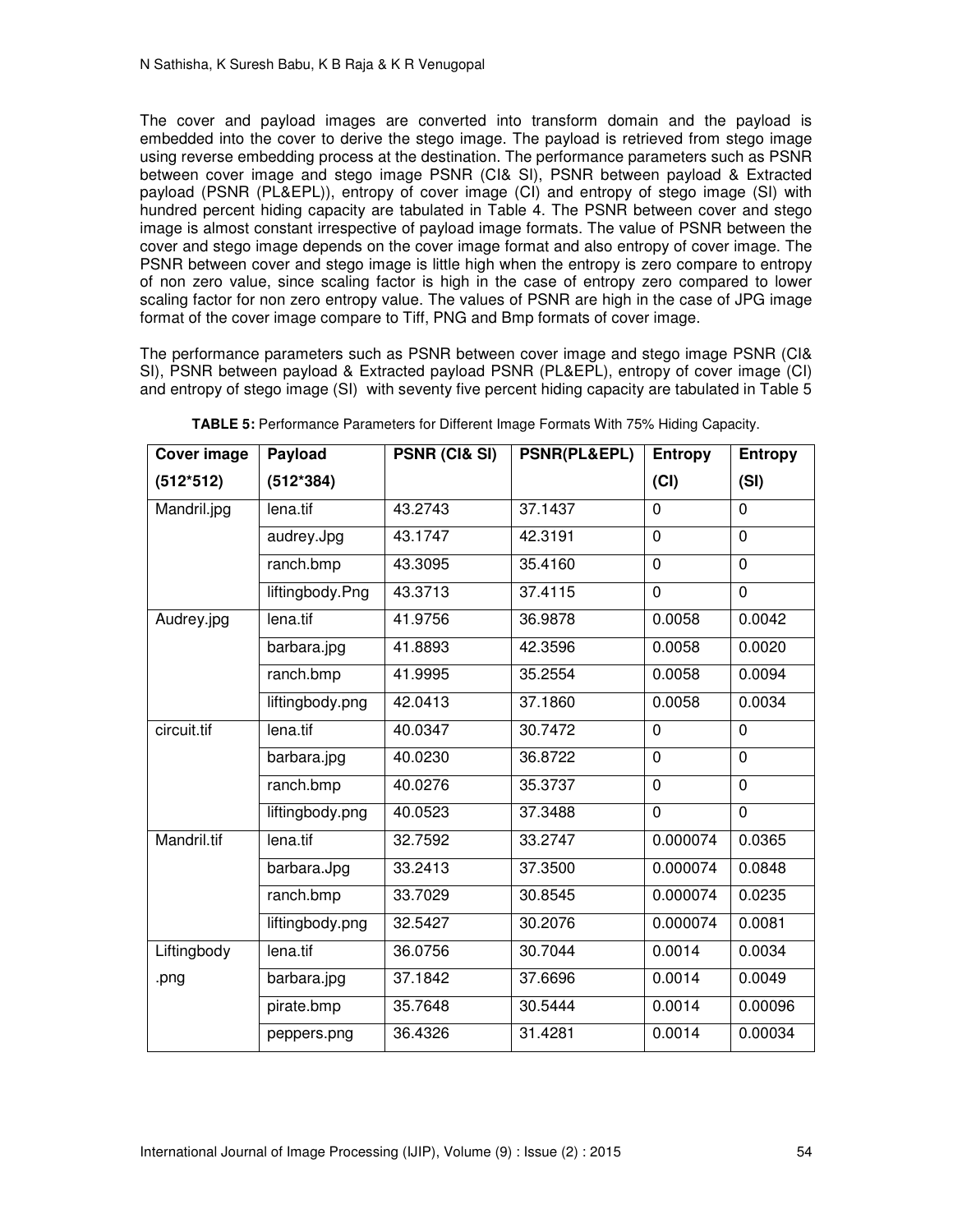The performance parameters such as PSNR between cover image and stego image PSNR (CI& SI), PSNR between payload & Extracted payload PSNR (PL&EPL), entropy of cover image (CI) and entropy of stego image (SI) with fifty percent hiding capacity are tabulated in Table 6 The performance parameters such as PSNR between cover image and stego image PSNR (CI& SI), PSNR between payload & Extracted payload PSNR (PL&EPL), entropy of cover image (CI) and entropy of stego image (SI) with twenty five percent hiding capacity are tabulated in Table 7

| Cover image     | Payload         | <b>PSNR(CI&amp;</b> | (PSNR(PL&EPL)) | Entropy     | <b>Entropy</b> |
|-----------------|-----------------|---------------------|----------------|-------------|----------------|
| $(512*512)$     | $(512*256)$     | SI)                 |                | (Cl)        | (SI)           |
| Mandril.jpg     | lena.tif        | 43.6027             | 42.1814        | $\mathbf 0$ | $\overline{0}$ |
|                 | audrey.Jpg      | 43.6764             | 37.0397        | $\mathbf 0$ | 0              |
|                 | ranch.bmp       | 43.7017             | 35.5876        | $\mathbf 0$ | 0              |
|                 | liftingbody.Png | 43.7466             | 37.3530        | 0           | 0              |
| Audrey.jpg      | lena.tif        | 42.2057             | 36.9101        | 0.0058      | 0.0071         |
|                 | barbara.jpg     | 42.2649             | 42.0915        | 0.0058      | 0.00097        |
|                 | ranch.bmp       | 42.2865             | 35.4492        | 0.0058      | 0.0030         |
|                 | liftingbody.png | 42.3165             | 371642         | 0.0058      | 0.0062         |
| circuit.tif     | lena.tif        | 40.2101             | 36.7554        | $\mathbf 0$ | 0              |
|                 | barbara.jpg     | 40.2019             | 37.0028        | $\mathbf 0$ | $\overline{0}$ |
|                 | ranch.bmp       | 40.2115             | 35.5477        | $\Omega$    | $\Omega$       |
|                 | liftingbody.png | 40.2292             | 37.3008        | $\mathbf 0$ | 0              |
| Mandril.tif     | lena.tif        | 33.4252             | 35.4106        | 0.000074    | 0.0308         |
|                 | barbara.Jpg     | 33.0838             | 37.0545        | 0.000074    | 0.0950         |
|                 | ranch.bmp       | 32.9752             | 30.4197        | 0.000074    | 0.0149         |
|                 | liftingbody.png | 33.9277             | 30.4724        | 0.000074    | 0.0018         |
| Liftingbody.png | lena.tif        | 37.6512             | 30.6509        | 0.0014      | 0.0022         |
|                 | barbara.jpg     | 36.8103             | 37.5773        | 0.0014      | 0.0044         |
|                 | pirate.bmp      | 36.5643             | 30.6171        | 0.0014      | 0.0014         |
|                 | mandril.png     | 37.0894             | 31.4623        | 0.0014      | 0.0021         |
| Ranch.bmp       | lena.tif        | 36.1504             | 30.4790        | 0.0005      | 0.0102         |
|                 | barbara.jpg     | 38.2569             | 37.2016        | 0.0005      | 0.0067         |
|                 | pirate.bmp      | 36.1139             | 32.8101        | 0.0005      | 0.0171         |
|                 | liftingbody.png | 36.0994             | 31.2288        | 0.0005      | 0.0054         |

**TABLE 6:** Performance Parameters for Different Image Formats With 50% Hiding Capacity.

The performance parameters PSNR (CI & SI) and varies between PSNR (PL & EPL) are tabulated in Table 8 for different percentage capacities with cover and payload images having JPG formats. The values of PSNR (CI & SI) are almost constant for percentage hiding capacities between 25 and 100. The variations of PSNR (CI & SI) and percentage hiding capacity are plotted in the Figure 8 as the percentage hiding capacity increases from 25 to 100, the values of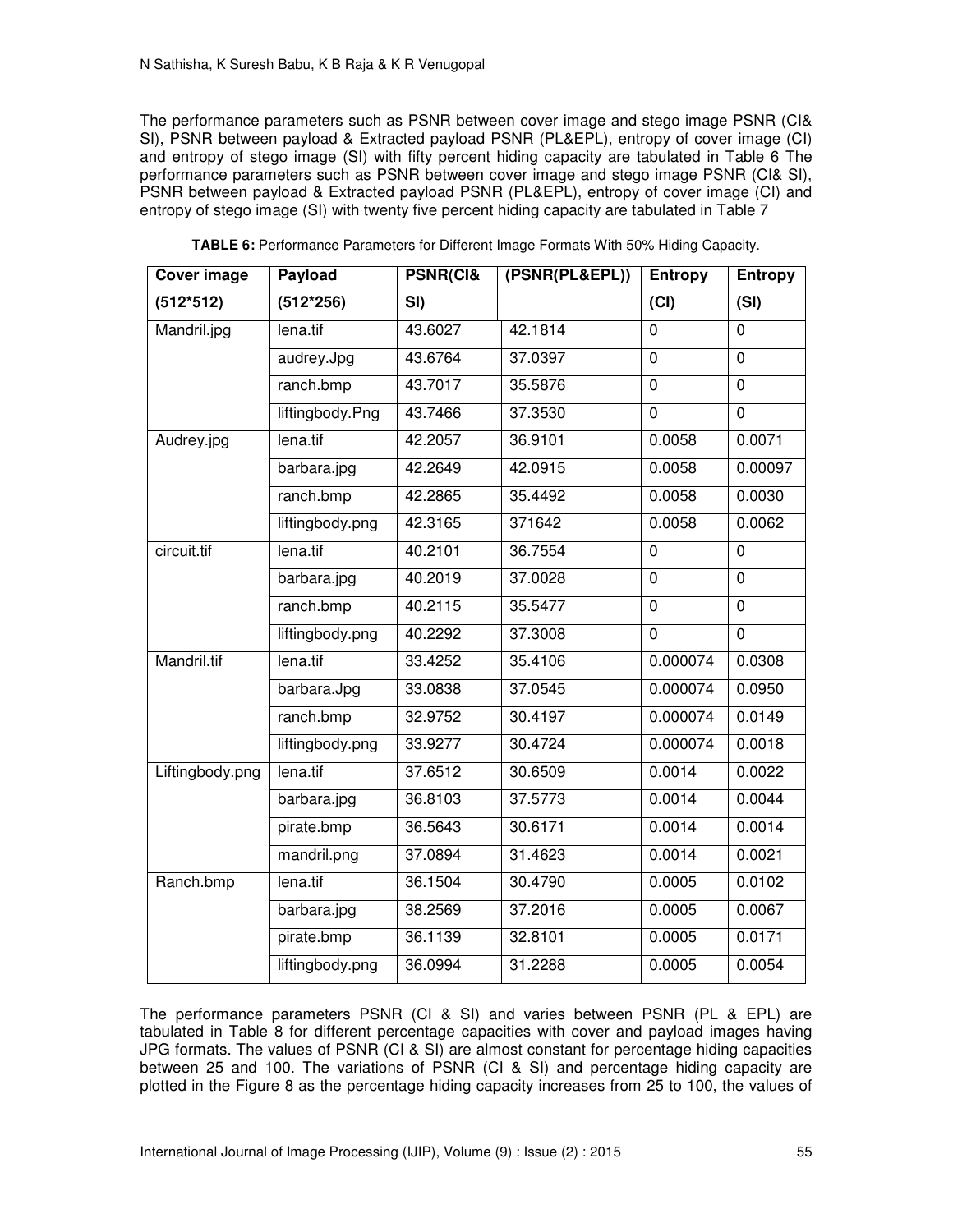PSNR (CI & SI) varies between 44.43 and 43. 91 ie., the PSNR values are almost constant with capacity.

| <b>Cover image</b> | Payload         | (PSNR(CI& | (PSNR(PL&E | Entropy        | <b>Entropy</b> |
|--------------------|-----------------|-----------|------------|----------------|----------------|
| $(512*512)$        | $(256*256)$     | SI)       | PL)        | (Cl)           | (SI)           |
| Mandril.jpg        | lena.tif        | 44.4238   | 45.7815    | $\Omega$       | $\mathbf 0$    |
|                    | audrey.Jpg      | 44.4274   | 41.6053    | $\mathbf 0$    | $\mathbf 0$    |
|                    | ranch.bmp       | 44.7086   | 44.427     | $\overline{0}$ | $\mathbf 0$    |
|                    | liftingbody.Png | 44.7086   | 53.6653    | $\mathbf 0$    | $\mathbf 0$    |
| Audrey.jpg         | lena.tif        | 42.7972   | 44.1040    | 0.0058         | 0.0061         |
|                    | barbara.jpg     | 42.7962   | 43.501     | 0.0058         | 0.00051        |
|                    | ranch.bmp       | 42.7992   | 43.0021    | 0.0058         | 0.0080         |
|                    | liftingbody.png | 42.8008   | 49.4367    | 0.0058         | 0.00047        |
| circuit.tif        | lena.tif        | 40.5275   | 52.7875    | 0              | 0              |
|                    | barbara.jpg     | 40.5256   | 45.4012    | $\mathbf 0$    | $\mathbf 0$    |
|                    | ranch.bmp       | 40.5260   | 44.3152    | $\mathbf 0$    | $\mathbf 0$    |
|                    | liftingbody.png | 40.5282   | 52.592     | $\mathbf 0$    | $\overline{0}$ |
| Mandril.tif        | lena.tif        | 38.6174   | 36.7372    | 0.000074       | 0.0012         |
|                    | barbara.Jpg     | 36.4341   | 30.25      | 0.000074       | 0.003          |
|                    | ranch.bmp       | 37.3432   | 31.653     | 0.000074       | 0.0012         |
|                    | liftingbody.png | 38.4401   | 30.2705    | 0.000074       | 0.0061         |
| Liftingbody.png    | lena.tif        | 37.6172   | 31.8271    | 0.0014         | 0.0013         |
|                    | barbara.jpg     | 37.6735   | 30.5944    | 0.0014         | 0.0021         |
|                    | pirate.bmp      | 37.5189   | 30.6333    | 0.0014         | 0.0016         |
|                    | mandril.png     | 37.8463   | 31.4820    | 0.0014         | 0.0023         |
| Ranch.bmp          | lena.tif        | 37.2856   | 33.0564    | 0.0005         | 0.0061         |
|                    | barbara.jpg     | 38.3256   | 33.5432    | 0.0005         | 0.0016         |
|                    | pirate.bmp      | 37.4265   | 32.1544    | 0.0005         | 0.0047         |
|                    | liftingbody.png | 38.2330   | 31.2061    | 0.0005         | 0.0062         |

**TABLE 7:** PSNR Performance Parameters for Different Image Formats With 25% Hiding Capacity.

**TABLE 8:** Performance Analysis of the Proposed Technique for Different Hiding Capacity.

| <b>Cover Image</b><br>[Mandril.jpg] | <b>Payload Image</b><br>[Barbara.jpg] | %Capacity | <b>PSNR (CI&amp;SI)</b><br>(dB) | <b>PSNR(PL&amp;EPL)</b><br>(dB) |
|-------------------------------------|---------------------------------------|-----------|---------------------------------|---------------------------------|
| 512*512                             | 256*256                               | 25        | 44.4238                         | 45.7815                         |
| 512*512                             | 512*256                               | 50        | 43.9852                         | 37.0397                         |
| 512*512                             | 512*384                               | 75        | 43.9543                         | 37.1437                         |
| 512*512                             | 512*512                               | 100       | 43.9100                         | 36.9712                         |

*iii) Comparison of performance parameters of proposed algorithm with existing algorithms.* 

Table 9 shows the comparison of PSNR (CI& SI)) and percentage Hiding Capacity (HC) of proposed technique and the existing techniques. The percentage hiding capacities of the proposed algorithm is 100% with PSNR (CI & SI) varies between 35.79 and 42.94 based on cover images are compared with existing techniques presented by Hoda Motamedi and Ayyoob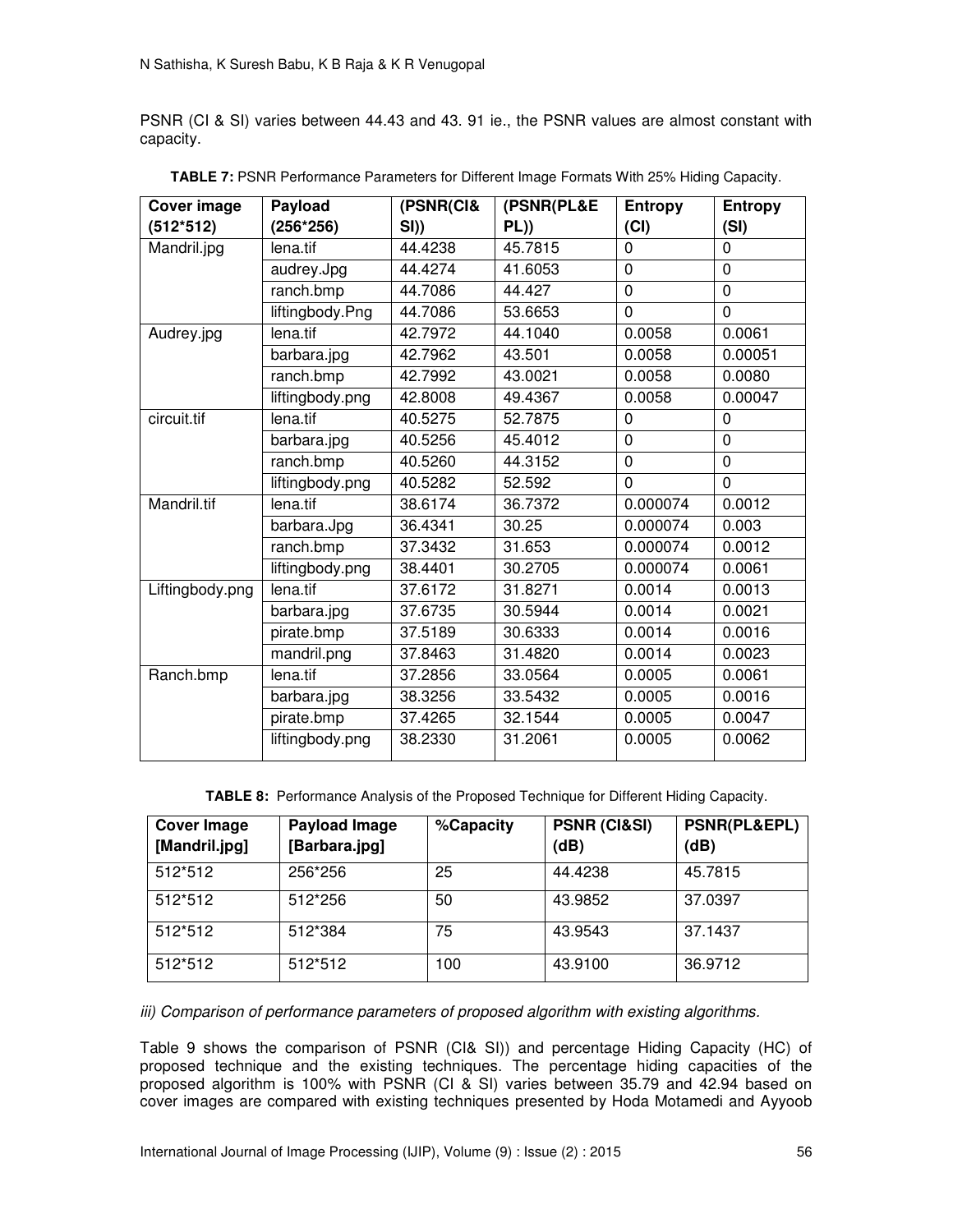Jafari [27], Tasnuva Mahajabin et. al., [28] and Ashish Soni et.al.,[29]. It is observed that the PSNR values and percentage hiding capacity values are higher in the case of proposed algorithm compare to existing algorithms for the following reasons.

 (i)The percentage hiding capacity is 100% since six high frequency sub bands which form the real are used for embedding payload with good payload retrieval quality at the destination.

 (ii) The scaling factor is chosen based on the entropy of the cover image. When the entropy is zero the scaling factor is high, this reduces the Euclidean distance between the high frequency sub bands of cover image and stego image, thus giving high PSNR and good retrieval payload quality.

(iii) The PSNR value does not vary significantly though the capacity is varied because of the high frequency sub bands which have negligible randomness.

 (iv) when the entropy of cover image is non zero then the scaling factor is reduced from higher value and fixed at 16 to obtain better quality of retrieved payload image at the destination. The PSNR (CI&SI) is decreased since scaling factor is reduced.



**FIGURE 8**: variation of PSNR and hiding capacity.

|  |  |  | TABLE 9: Comparison of capacity and value of proposed algorithm with the existing algorithms. |  |
|--|--|--|-----------------------------------------------------------------------------------------------|--|
|  |  |  |                                                                                               |  |

| <b>Authors</b>                     | <b>Technique</b>                                                                | Cover<br>image | PSNR (CI &<br>$SI)$ (dB) | HC (%) |
|------------------------------------|---------------------------------------------------------------------------------|----------------|--------------------------|--------|
| Hoda Motamedi and                  | Wavelet transform and image                                                     | Barbara        | 39.65                    | 62.37  |
| Ayyoob Jafari [27]                 | denoising techniques.                                                           | Boat           | 36.34                    | 76.87  |
| Tasnuva Mahajabin<br>et. al., [28] | Pixel value differencing and LSB<br>substitution Method                         | Mandril        | 32.67                    | 47.93  |
| Ashish Soni et.al.,[29]            | Discrete Fractional fourier<br>Transform.                                       | Rice           | 32.46                    | 100    |
| Proposed                           |                                                                                 | Barbara        | 41.05                    | 100    |
|                                    | coefficient replacement and<br>adaptive scaling steganography<br>based on DTCWT | Boat           | 42.49                    | 100    |
|                                    |                                                                                 | Mandrilla      | 42.94                    | 100    |
|                                    |                                                                                 | Rice           | 35.79                    | 100    |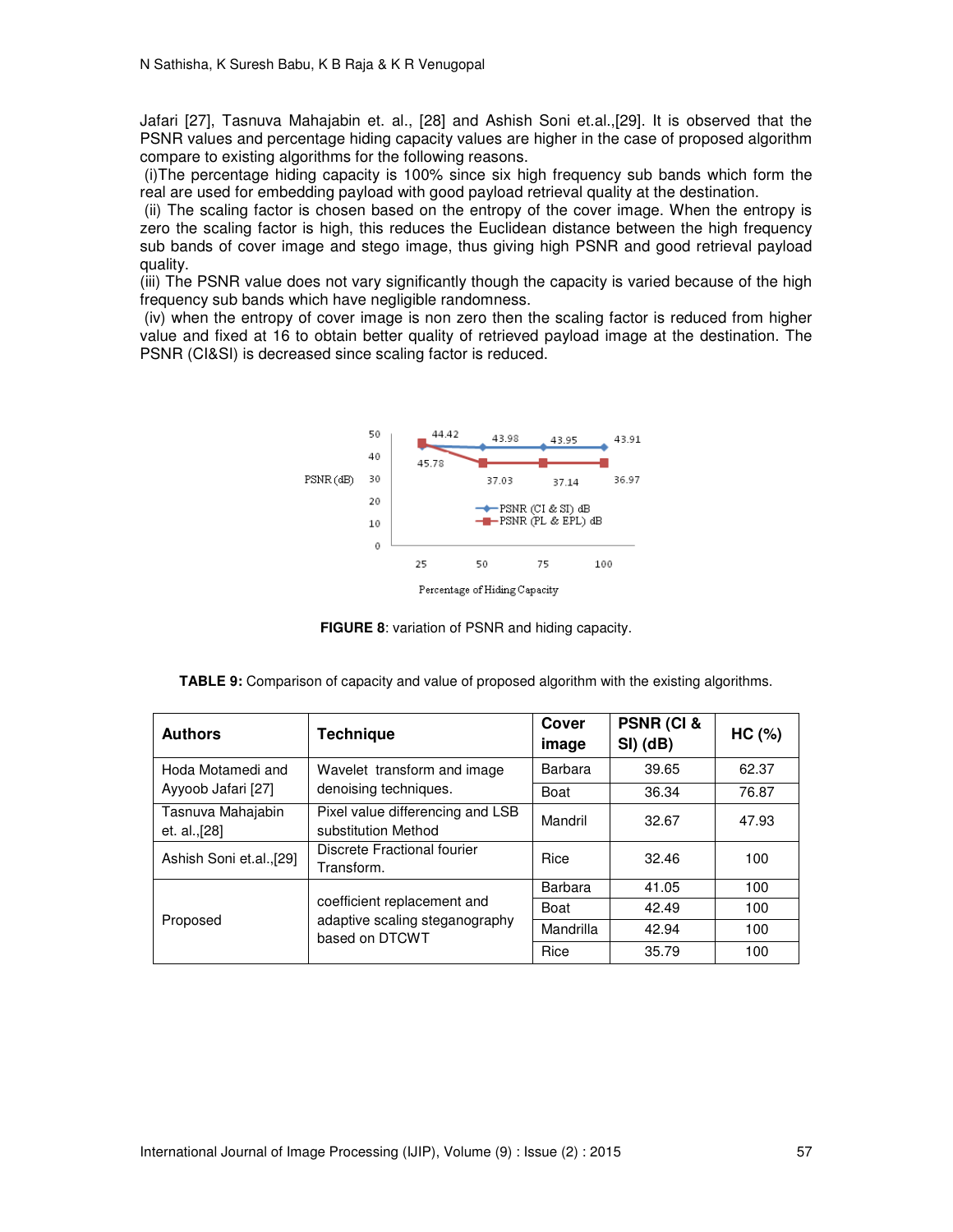# **6. CONCLUSIONS**

In this paper, an algorithm for embedding DTCWT based LL sub band coefficients of secret information into HH sub band coefficients of cover image using adaptive scaling is proposed. The novel coefficient replacement technique improves the security, PSNR and 100 percent hiding capacity. The adaptive scaling and use of DTCWT transformation yields better results compared to the existing techniques. In future, the proposed technique can be used in spatial domain.

# **7. REFERENCES**

- [1] Rig Das and Themirchon Tuithung, "A Novel Steganography Method for Image Processing Based on Huffman Encoding," Third National Conference on Emerging Trends and Applications in Computer Science, pp. 14-18, March 2012.
- [2] Najeena K S and B M Imran, "An Efficient Steganographic Technique based on Chaotic Maps and Adpative PPM Embedding," International Conference on Signal Processing, Image Processing & Pattern Recognition, pp. 293 – 297, 2013.
- [3] Ran-Zan Wang and Yeh-Shun Chen, "High-Payload Image Steganography using Two-way block Matching," IEEE Signal Processing Letters, Vol. 13, Issue 3, pp. 161 – 164, 2006.
- [4] Vojtech Holub and Jessica Fridrich, "Designing Steganographic Distortion using Directional filters," IEEE International Workshop on Information Forensics and Security, pp. 234 – 239, 2012.
- [5] BaolongGuo, Leida Li, Jeng-Shyang Pan, Liu Yang and Xiaoyue Wu, "Robust Image Watermarking Using Mean Quantization in DTCWT Domain," Eighth International Conference on Intelligent Systems Design and Applications, pp. 19 – 22, 2008.
- [6] Ajit Danti and G R Manjula, "Secured Data Hiding of Invariant Sized Secrete Image based on Discrete and Hybrid Wavelet Transform," IEEE International Conference on Computational Intelligence & Computing Research, pp. 1 – 6, 2012.
- [7] L Jani Anbarasi and S.Kannan, "Secured Secret Color Image with Steganography," IEEE International Conference on Recent Trends in Information Technology, pp. 44 - 48, 2012.
- [8] V Sathya, K Balasubramaniyam, N Murali, M RajaKumaran and Vigneswari, "Data Hiding in Audio Signal, Video Signal, Text and JPEG Images," International Conference on Advances in Engineering Science and Management, pp. 741-746, 2012.
- [9] Zawawi M. N. Mahmood. R, Udzir. N, Ahmad. F and Desa J. M, "Active Warden as the Main Hindrance for Steganography Information Retrieval," IEEE Information Retrieval and Knowledge Management International Conference, pp. 277-280, 2012.
- [10] Ching-Nung Yang, Tse- Shih Chen, Kun Hsuan and Chung- Chun Wang, "Improvement of Image Sharing with Steganography and Authentication," Journal of System and Software, Elsevier , Vol 80, issue 7, pp. 1070 - 1076, July 2007.
- [11] Chiang- lung Liu and Shiang- Rong Liao, "High Performance JPEG Steganography Using Complementary Embedding Stratergy," Pattern Recognition, Vol. 41, issue 9, Elsevier, pp. 2945-2955, September 2008.
- [12] H. S. Manjunatha Reddy and K. B. Raja, "High Capacity and Security Steganography Using Discrete Wavelet Transform," International Journal of Computer Science and Security, vol. 3, issue 6 , pp. 462-472, 2010.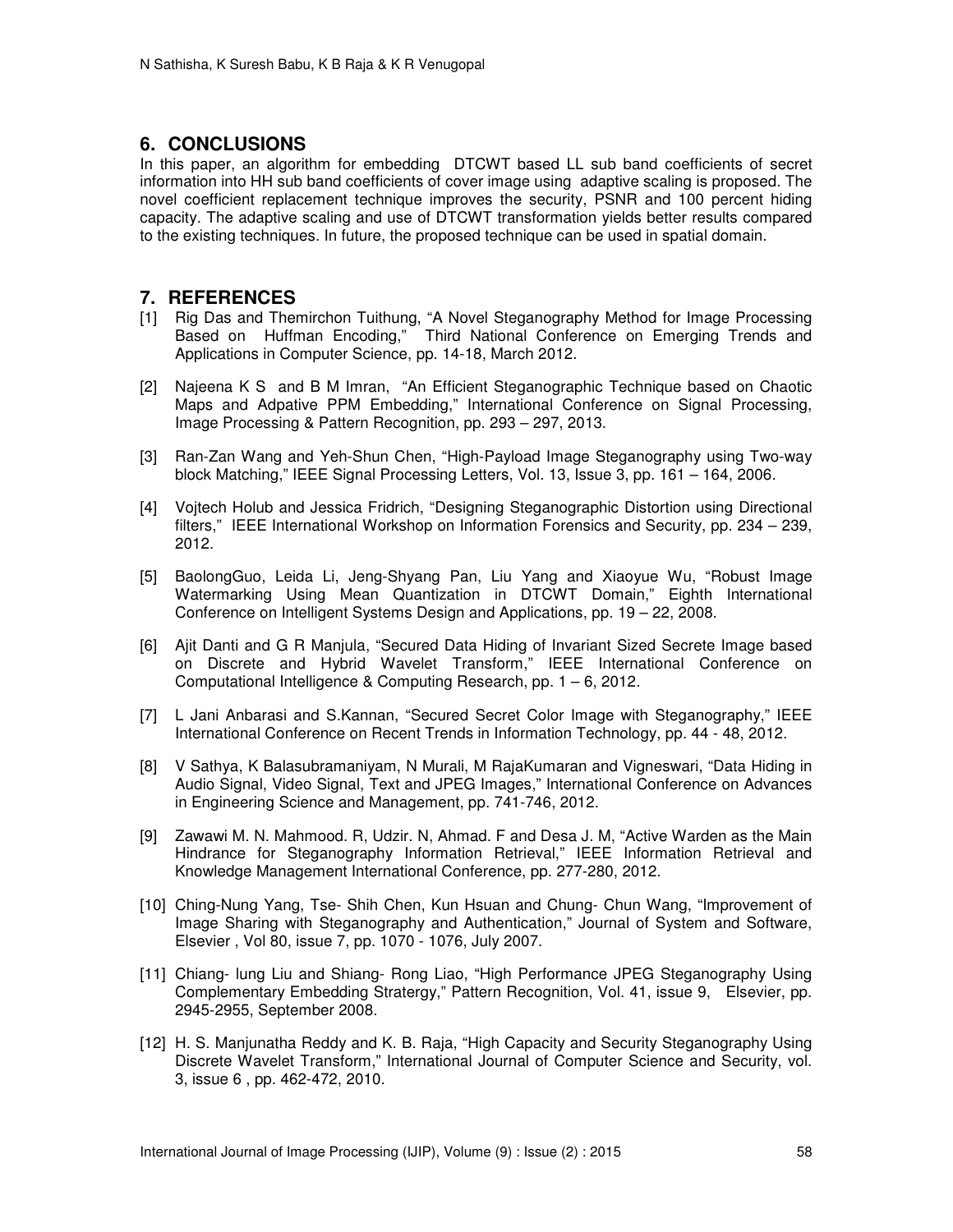- [13] K B ShivaKumar, K B Raja and Sabyasachi Patnaik, "Hybrid Domain LSB Steganography," International Journal of Computer Applications, Vol 19. No.7, pp. 35 - 39, April 2011.
- [14] Youngran Park, Hyunho Kang, Kazuhiko Yamaguchi and Kingo Kobayashi, "Intergrity Verification of Secret Information in Image Steganography," The Twenty ninth Symposium on Information Theory and its Applications, pp.  $1 - 4$ , 2006.
- [15] Xinpeng Zhang and Shou Zhang Wang, "Vulnerability of Pixel Value Differencing Steganography to Histogram Analysis and Modification for Enhanced Security," Pattern Recognition Letters, vol 25, issue 3, Elsevier, pp.331-339, February 2004.
- [16] Chin Chan Chang and Hsien- Wen Tseng, "A Steganographic Method for Digital Images Using Side," Pattern Recognition Letters, vol 25, issue 12, Elsevier, pp. 1431-1437, September 2004.
- [17] H S Manjunatha Reddy and K B Raja, "Wavelet Based Non LSB Steganography," International Journal of Advanced networking and applications, vol 3, issue 3 pp. 1203 – 1209, 2011.
- [18] K B Shiva Kumar, K.B. Raja, R. K. Chhotray and Sabyasachi. Patnaik, "Bit Length Replacement Steganography Based on DCT Coefficients," International Journal of Engineering Science and Technology, vol. 2(8), pp. 3561-3570, 2010.
- [19] K B Shiva Kumar, K B Raja, R K Chhotray and Sabyasachi Patnaik, "Steganography Based on Payload Transformation," International Journal of Computer Science Issues, vol 8, Issue 2, pp. 241-246, March 2011.
- [20] H S Manjunatha Reddy and K B Raja, "Wavelet Based Secure Steganography With Scrambled Payload," International Journal of Innovative Technology and Exploring Engineering, vol. 1, issue 2, pp.121 - 129, July 2012.
- [21] Arnab Kumar Maji, Rajkumar Pal and Sudipta Roy, "A Novel Steganographic Scheme using Sudoku," International Conference on Electrical Information and Communication Technology (EICT), 2013 pp. 1 – 6, 2013.
- [22] Md. Rashedul Islam, Ayasha Siddiqa, Md. Palash Uddin, Ashis Kumar and Md. Delowar Hossain, "An Efficient Filtering based Approach Improving LSB Image Steganography using Status Bit along with AES Cryptography," Third IEEE International Conference on Informatics, Electronics and Vision, pp. 1-6, 2014.
- [23] Chi Yuan Lin, Shu cing Wu and Jyuan Jie Wang, "VQ Image Compression Steganography based on Section based Informed Embedding," International Symposium on Computer, Consumer and Control, pp. 111 – 114, 2014.
- [24] W Sweldens, "The Lifting Scheme: A Construction of Second Generation Wavelets," SIAM Journal in Math. Analysis, vol. 29, no. 2, pp.511 – 546, 1998.
- [25] Ivan.W.Selesnick, Richard.G.Baraniuk and Nick G. Kingsbury, "The Dual-Tree Complex Wavelet Transform," Signal Processing Magazine IEEE, Vol. 22, issue 6, pp. 123-151, 2005.
- [26] Yue Wu, Joseph P Noonan and SOS Agaian, "Shannon Entropy based Randomness Measurement and Test for Image Encryption," Journal of Information sciences, Elsevier, pp.  $1 - 23$ , 2011.
- [27] Hoda Motamedi and Ayyoob Jafari, "A New Image Steganography based on Denoising Methods in Wavelet Domain," Ninth International Conference on Information Security and Cryptology, pp. 18 – 25, 2012.